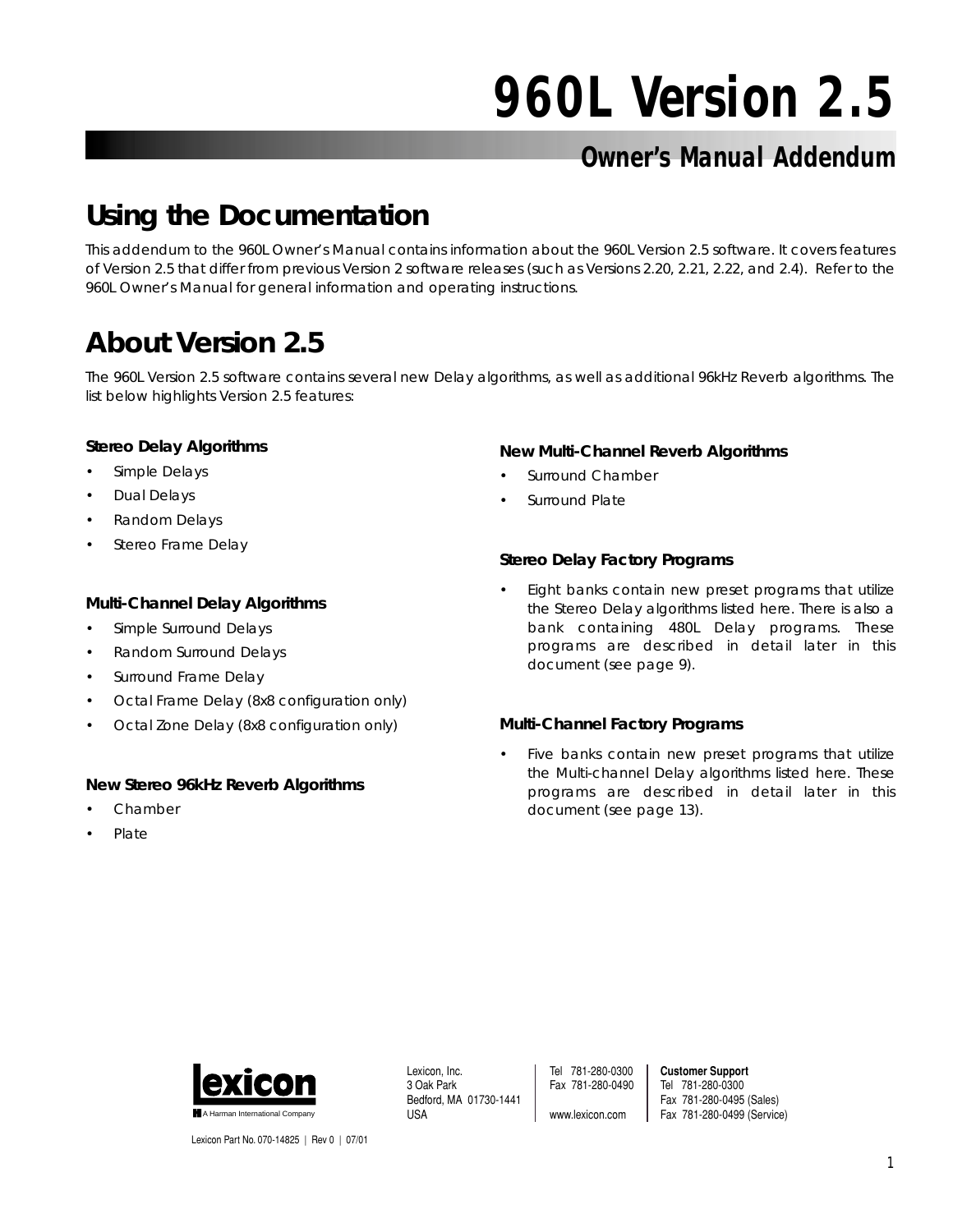# **Delay Algorithms**

# **SIMPLE DELAYS**

Simple Delay is a basic delay algorithm. It features one delay line for each input channel (in 5-channel operation, the center channel input is split between the left and right input channels). Each delay line has a single output "voice". Each voice has independent delay time, output level, feedback control, filtering, and panning. The feedback path also features high-pass and low-pass filters, as well as diffusion. Each voice has up to four seconds of delay time.

In addition to the basic voice architecture described above, Simple Delay also has diffusion control. This controls diffusors on the input and in the feedback path. Simple Delay is available in Stereo, Quad, and 5-channel configuration of the DSP card.

### *Parameters*

There are two types of parameters available in the Delay algorithms. There are general parameters, which affect the entire algorithm, and delay voice parameters, which affect the individual voices. To toggle between the two types, press the EDIT key. Alternatively, press the ALG key and select from the popup menu.

### **General Parameters**

| LvIMST          | Controls the level of all delays.                                                                                                                                                                                                                                                                                                   |
|-----------------|-------------------------------------------------------------------------------------------------------------------------------------------------------------------------------------------------------------------------------------------------------------------------------------------------------------------------------------|
| <b>FbkMST</b>   | Controls the level of all feedbacks.                                                                                                                                                                                                                                                                                                |
| <b>DelMST</b>   | Controls the length of all delays.                                                                                                                                                                                                                                                                                                  |
| Diffus          | Controls the amount of diffusion on input and<br>feedback. At a minimum, the diffusor has no<br>effect. As diffusion increases, the signal<br>becomes "smeared."                                                                                                                                                                    |
| FbRoll          | Controls the low-pass filter in the feedback<br>path.                                                                                                                                                                                                                                                                               |
| <b>FbHipass</b> | Controls the high-pass filter in the feedback<br>path.                                                                                                                                                                                                                                                                              |
| Hold            | Provides infinite hold for audio in delays. Each<br>delay loops at its delay length. When Hold is<br>set to ON, no input signal is admitted into the<br>delay. Voices can still be panned, and filters<br>and gains can still be adjusted. Changes in<br>delay length or feedback will not take effect<br>until Hold is set to OFF. |

|                    | Lexicon, Inc.                                                                                                                                                                                                                 |  |  |  |  |  |
|--------------------|-------------------------------------------------------------------------------------------------------------------------------------------------------------------------------------------------------------------------------|--|--|--|--|--|
| Ctr In             | Adjusts center input level (this is only available<br>in 5-channel configurations). Unless the center<br>channel audio is discrete, it is recommended<br>to set the center input 6dB below the InLvl<br>parameter setting.    |  |  |  |  |  |
| InLvl              | Controls input level. Normally, this value can<br>be set to 0dB. High levels of diffusion or strong<br>low-frequency content may require a setting<br>of -6dB or lower.                                                       |  |  |  |  |  |
| Mix                | Controls the wet-to-dry mix ratio.                                                                                                                                                                                            |  |  |  |  |  |
|                    | Delay Voice Parameters                                                                                                                                                                                                        |  |  |  |  |  |
|                    | L1 indicates Left 1, R2<br>Each delay voice has a name.<br>indicates Right 2, and so on.                                                                                                                                      |  |  |  |  |  |
| Gain               | Adjusts voice gain from positive full scale to<br>negative full scale. Be aware of the position of<br>LvIMST when making gain adjustments.                                                                                    |  |  |  |  |  |
|                    | Tip:<br>To reset the parameter to OFF, hold down the<br>FINE ADJ key and touch the fader lightly.                                                                                                                             |  |  |  |  |  |
| Delay Time Adjusts | delay length, which<br>be<br>can<br>accomplished with the fader or the +/- keys.<br>FINE ADJ can be used to achieve the correct<br>delay length setting. Be aware of the position<br>of DelMST when making delay adjustments. |  |  |  |  |  |
| Fbk                | Adjusts voice feedback from positive full scale                                                                                                                                                                               |  |  |  |  |  |

Fbk Adjusts voice feedback from positive full scale to negative full scale, although full scale will probably cause unpleasant sounds. A nonzero value will cause the delay to be fed back into the input. A voice can be fed back even when its gain is off. Be aware of the position of FbkMST when making Fbk adjustments.

*Tip:*

*To reset the parameter to OFF, hold down the FINE ADJ key and touch the fader lightly.*

Filt Controls the filter of each voice. In the center position, the filter is flat. Below center, the filter becomes low-pass, removing more high-frequency content as the fader is lowered. Above center, the filter is high-pass, removing low-frequency content as the filter is raised. This only affects voice output, not feedback.

*Tip:*

*To reset the parameter to flat, hold down the FINE ADJ key and touch the fader lightly.*

Pan Adjusts voice pan. Press the JOYSTICK button to engage the panner for the current voice.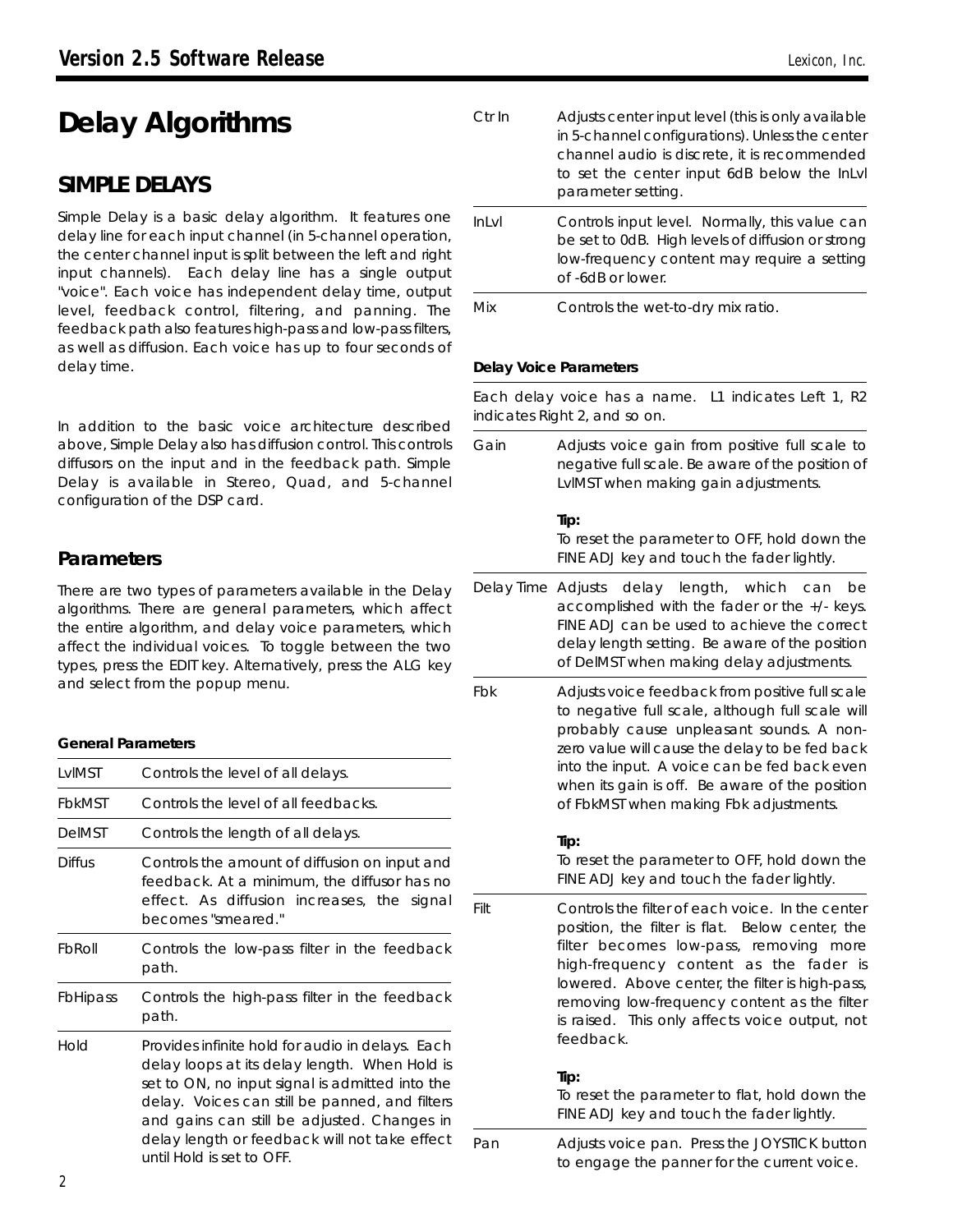# **DUAL DELAYS**

The Dual Delay algorithm is similar to Simple Delay, except with two delay lines for each input channel. Each voice has independent delay time, output level, feedback control, filtering, and panning. The feedback path also features high-pass and low-pass filters. Each voice has up to two seconds of delay time.

In addition to the basic voice architecture described above, Dual Delay provides more control over diffusion. This is explained in the parameter section.

# *Parameters*

Please refer to the parameter section for Simple Delay. This section will only describe parameters not introduced earlier.

| <b>General Parameters</b> |
|---------------------------|
|                           |

| FbkMST  | Controls the level of all feedbacks AND<br>crossfeeds.                                                                                                                                                     |
|---------|------------------------------------------------------------------------------------------------------------------------------------------------------------------------------------------------------------|
| Grain   | Provides further control of the input diffusor. A<br>low value causes a very tight smear pattern<br>(perhaps only discernable on percussion). A<br>large value causes a more spread-out<br>pattern.        |
| FbkDiff | Provides diffusion in the feedback path. It<br>creates the effect of moving echoes a little<br>farther into the background as they loop,<br>which is useful when modeling tape loops<br>and other effects. |
| Farain  | Controls gain for the feedback diffusor.                                                                                                                                                                   |

### **Delay Voice Parameters**

Xfd Adjusts crossfeed control from positive full scale to negative full scale. This injects the delay signal into the opposite delay line. It can be used to create ping-ponging effects or to cause density buildup. A voice can be crossfed even if its gain is OFF. Be aware of the position of FbkMST when making Xfd adjustments.

### *Tip:*

*To reset the parameter to OFF, hold down the FINE ADJ key and touch the fader lightly.*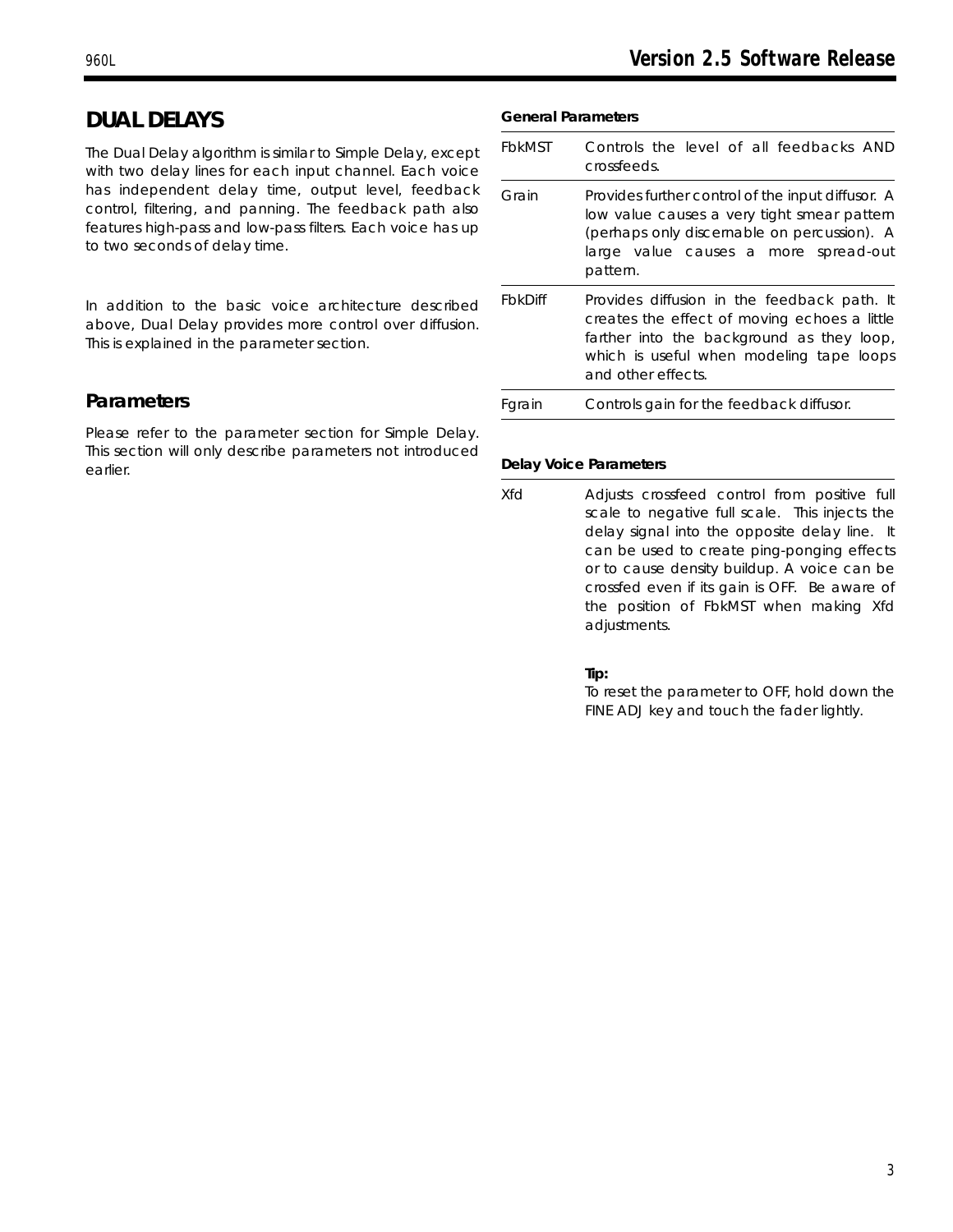# **RANDOM DELAYS**

The Random Delay algorithm provides no-holds-barred control of delays. It features a delay line for each input channel of the machine (center input is shared between left and right). Each delay line has three output voices with full feedback, filtering, and panning. Each voice has up to 3 seconds of delay time (plus another second from the randomizers described below). Random Delay has the same diffusion controls as Dual Delay.

In addition to the basic voice architecture described above, Dual Delay features two randomizers. Voices can be assigned to either randomizer or no randomizer at all. The randomizer provides up to one second of additional delay time for each voice. There are several modes of randomization described in the parameter section.

Random Delay includes all features of Simple Delay, but is especially useful for:

- **Multitap Tape Loops** Recirculate a delay using the feedback parameter. Appropriate use of high-pass and low-pass filters will emulate the bandpass effects of multigenerational tape loops (sorry, we don't add hiss). The feedback diffusor also allows emulation of azimuth misalignment, a hallmark of the sound.
- **Early Reflection Modeling** Although very different in scope from Lexicon's Ambience algorithms, Random Delay can be used to carefully place early reflections in a stereo or surround field. Randomization can be used to control coloration that might otherwise occur with straight delays.
- **Doublers**  Short delays (10 to 50ms, depending on material) can be randomized by a number of techniques. This yields a variable delay time that can be convincing in creating a doubled voice.
- **Very Strange Sounds** Using randomization and large wander times generates completely unpredictable delays - just the thing to scare talent into that 12-step program.

Random Delay is available in Stereo, Quad, and 5-channel configuration of the DSP card.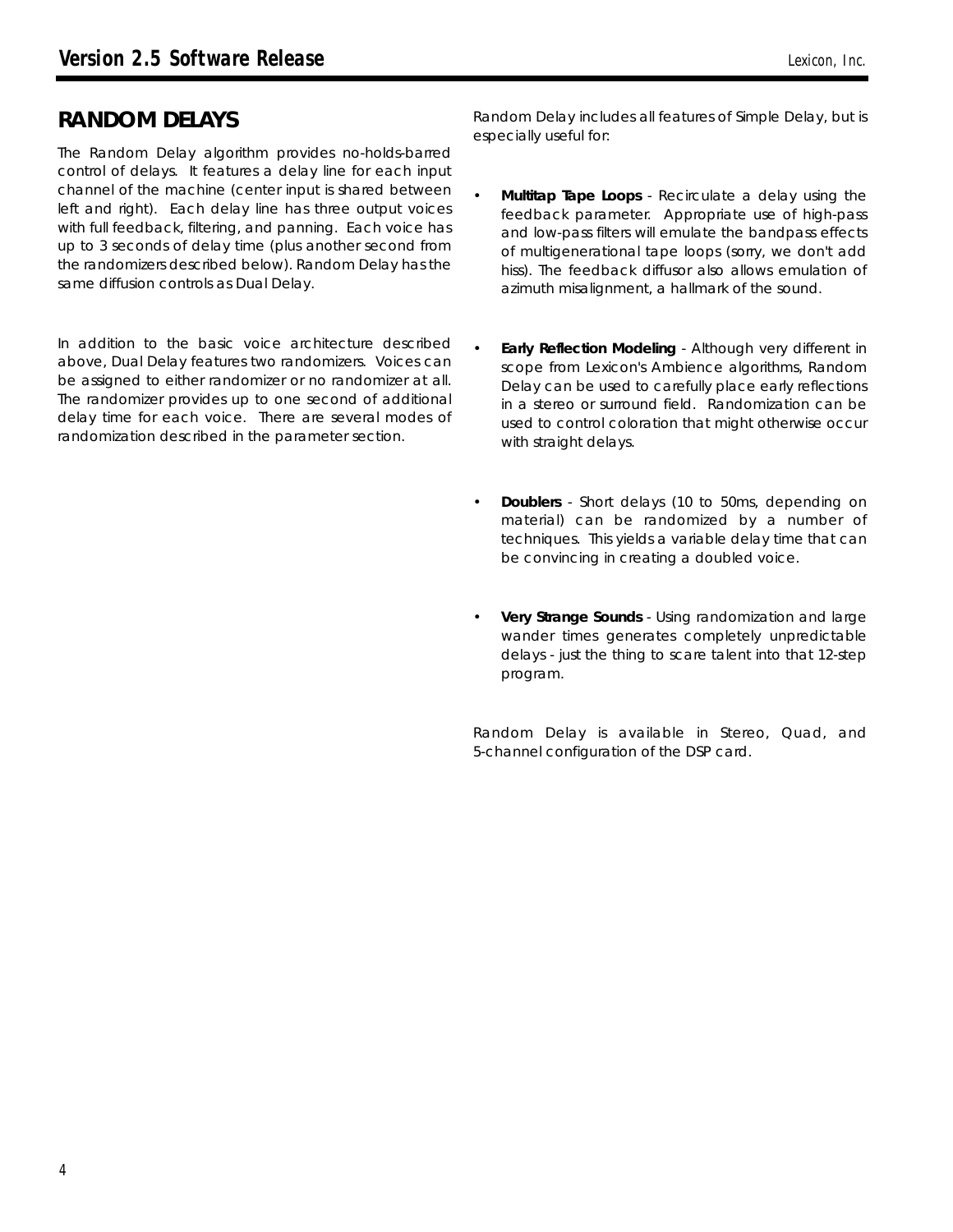# *Parameters*

Please refer to the parameter section for Simple Delay and Dual Delay. This section will only describe parameters not introduced earlier.

### *Note:*

*The Hold parameter works as described earlier, except that only Voice 1 is recirculated. The output from all voices is still available.*

### **General Parameters**

| FsLvl                                | Sends the Front Left/Right inputs to the<br>Surround Left/Right inputs. This is useful in<br>situations where only a stereo input signal is<br>present. It allows as many as 12 voices to exist<br>for a stereo signal.                                               |
|--------------------------------------|-----------------------------------------------------------------------------------------------------------------------------------------------------------------------------------------------------------------------------------------------------------------------|
| Rand1                                | Selects the randomizer type for Randomizer 1.<br>Choices are:                                                                                                                                                                                                         |
| SloRand:                             | One delay voice at a time is changed, at the<br>rate specified in Mod1.                                                                                                                                                                                               |
| FstRand:                             | All delay voices are changed at once, at the<br>rate specified in Mod1.                                                                                                                                                                                               |
| Gate:                                | Wander time is added to all delay voices<br>whenever the input level is above the<br>threshold specified in Mod1.                                                                                                                                                     |
| -Gate:                               | Wander time is added to all delay voices<br>whenever the input level is below the<br>threshold specified in Mod1.                                                                                                                                                     |
| Wand1                                | Specifies the amount of delay that is added<br>to voices affected by Randomizer 1. For any<br>of the Gate modes, the full amount is added.<br>For the Rand modes, the wander amount can<br>the<br>full<br>anything<br>between<br>0<br>and<br>be<br>randomizer amount. |
| Mod1                                 | Modifies Randomizer 1.<br>This can be<br>a<br>threshold or a rate, depending on the value<br>of Rand1.                                                                                                                                                                |
| Rand2,<br>Wand2,<br>Mod <sub>2</sub> | Control Randomizer 2.                                                                                                                                                                                                                                                 |
| V1Rand                               | Designates the Randomizer that affects all<br>Voice 1s (Voice Ones). This can be Rand1,<br>Rand2, or no Randomizer.                                                                                                                                                   |
| V2, V3<br>Rand                       | Designate the Randomizer for Voices 2 and 3.                                                                                                                                                                                                                          |

### **Delay Voice Parameters**

Xfd Works like the Crossfeed parameter in Delay, except for the target. The crossfeed data is sent to the opposite corner. Left Front goes to Right Surround; Left Surround goes to Right Front.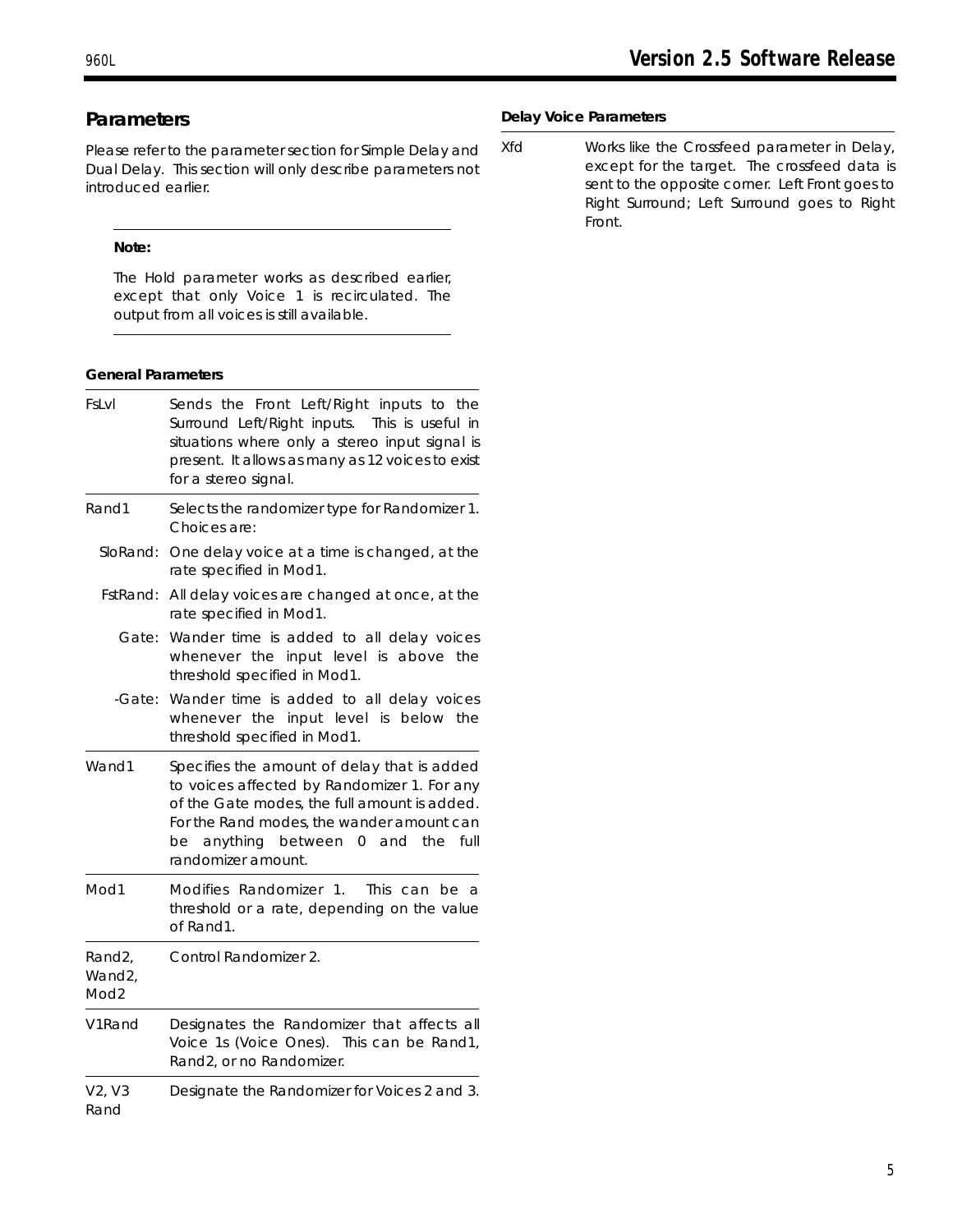# **Delay Tools**

# **ZONE DELAY**

The Zone Delay algorithm is intended primarily for use in live sound applications. It provides up to eight independent channels of delay for speaker groups. These delays can be controlled by either absolute value (milliseconds) or distance (feet or meters). When delays are controlled by distance, additional parameters for temperature and humidity are available. There is no additional signal processing inside the algorithm. The Zone Delay requires 8-in/8-out configuration of the DSP card.

**Parameters**

| Temp                                      | Set to temperature of venue.                                                            |  |  |  |  |  |  |
|-------------------------------------------|-----------------------------------------------------------------------------------------|--|--|--|--|--|--|
| Hum<br>Set to relative humidity of venue. |                                                                                         |  |  |  |  |  |  |
| Units                                     | Controls the mode of display.<br>Settings<br>include:                                   |  |  |  |  |  |  |
|                                           | English: Distances are shown in feet and temperatures<br>are shown in Farenheit .       |  |  |  |  |  |  |
|                                           | Metric: Distances are shown in meters<br>and<br>temperatures are shown in Celsius.      |  |  |  |  |  |  |
|                                           | Time: Distances are shown in absolute time.<br>Temperature and humidity have no effect. |  |  |  |  |  |  |
| Zone1                                     | Controls the delay time for the signal passing<br>from Input 1 to Output 1.             |  |  |  |  |  |  |

Zone2, etc. Control delay times for the other signals.

# **FRAME DELAY**

The Frame Delay algorithm is intended for use primarily in video post-production applications. It allows audio to be delayed in order to maintain synchronization with video.

The Frame Delay is available in all configurations of the machine: Stereo, Quad, 5-channel, and 8-channel.

### **Parameters**

| FrDly | Indicates the number of frames that all<br>channels are delayed.                                    |  |  |  |  |  |  |
|-------|-----------------------------------------------------------------------------------------------------|--|--|--|--|--|--|
| Type  | Indicates the frame format. Formats include<br>24, 25, 29.97, and 30 FPS.                           |  |  |  |  |  |  |
| TrimL | Trims the left input by an additional delay.<br>Choices include 0, 1/4, 2/4, and 3/4 inch<br>Frame. |  |  |  |  |  |  |
|       | TrimR, etc. Trims other inputs.                                                                     |  |  |  |  |  |  |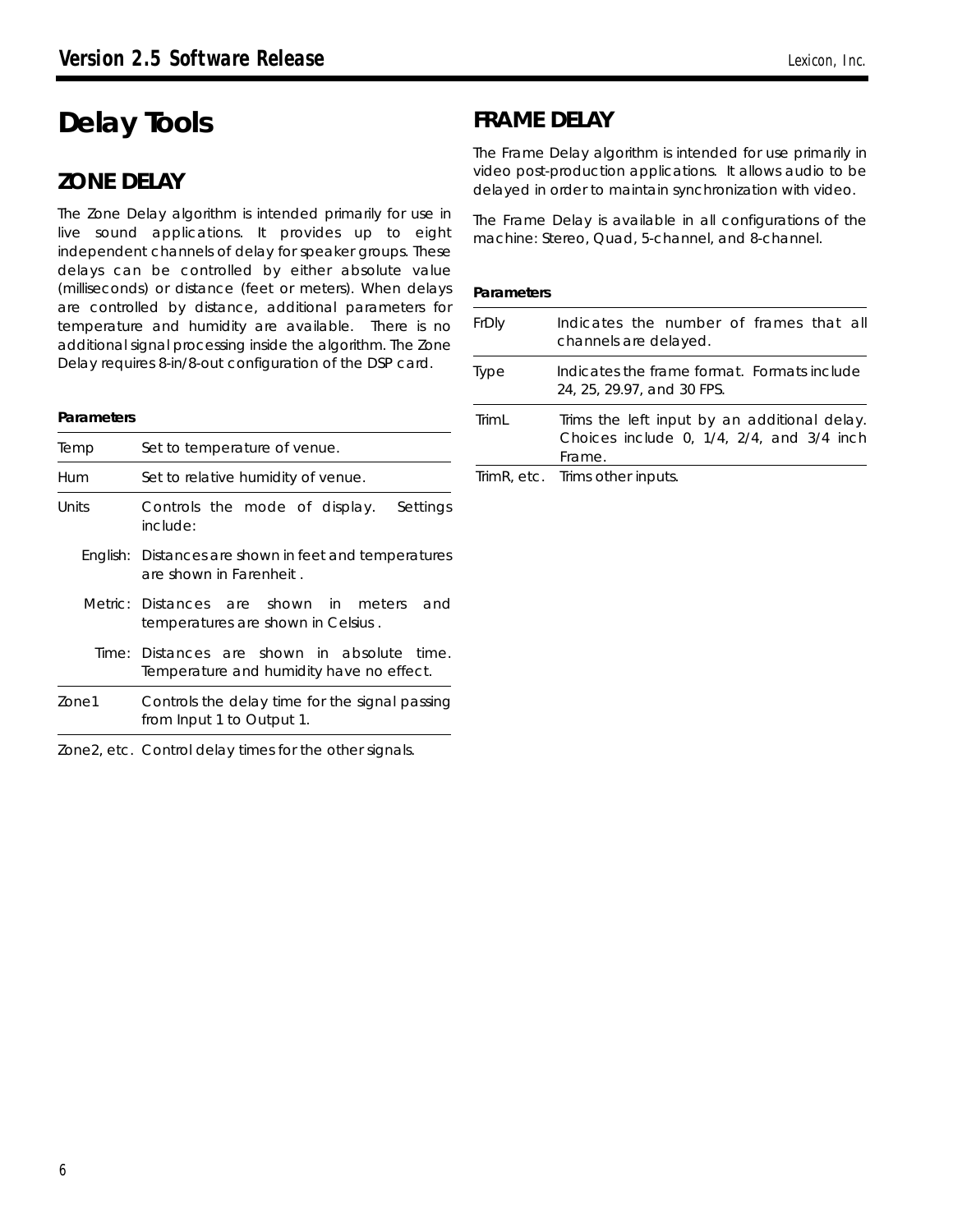# **User Interface Enhancements**

The 960L user interface features several enhancements that support Delay algorithms. To simplify delay algorithm editing, the algorithm parameters have been grouped into two separate Edit screens: the Delay Voice Screen and the Standard Algorithm Edit screen. The new Delay Voice Screen is pictured below (Figure 1).



*Figure 1 - Delay Voice Screen*

The Delay Voice screen displays each time a delay program is loaded and the EDIT mode button is pressed. It contains all parameters associated with the delay voices of each algorithm.

To select a delay voice to edit:

- 1. Use the Numeric Keypad or Navigation Arrows to select the desired delay voice. The selected Delay Voice parameters will be assigned to the faders.
- 2. Adjust the Delay Voice parameter to the desired setting.

# **DELAY VOICE PANNING**

When a delay voice is selected, the panner for that delay voice is automatically assigned to the joystick. To position the delay voice, lock the joystick by pressing the JOYSTICK button, then move the joystick to position the delay voice.

# **FINE ADJUST**

To make fine adjustments to parameters, use one of the following methods:

- 1. To make fine adjustments to a single parameter, simply touch the appropriate fader to select the parameter, then use the +/- keys to adjust the parameter to the desired setting. (This option does not apply for FbkMST and LvlMST.)
- 2. Press the FINE ADJ button located on the right side of the LARC2, then adjust the parameter to the desired setting. When FINE ADJ is pressed, the button will light to indicate that fine adjust is enabled. The faders will automatically center. To disable fine adjust, press FINE ADJ again. The faders will automatically move to their set positions.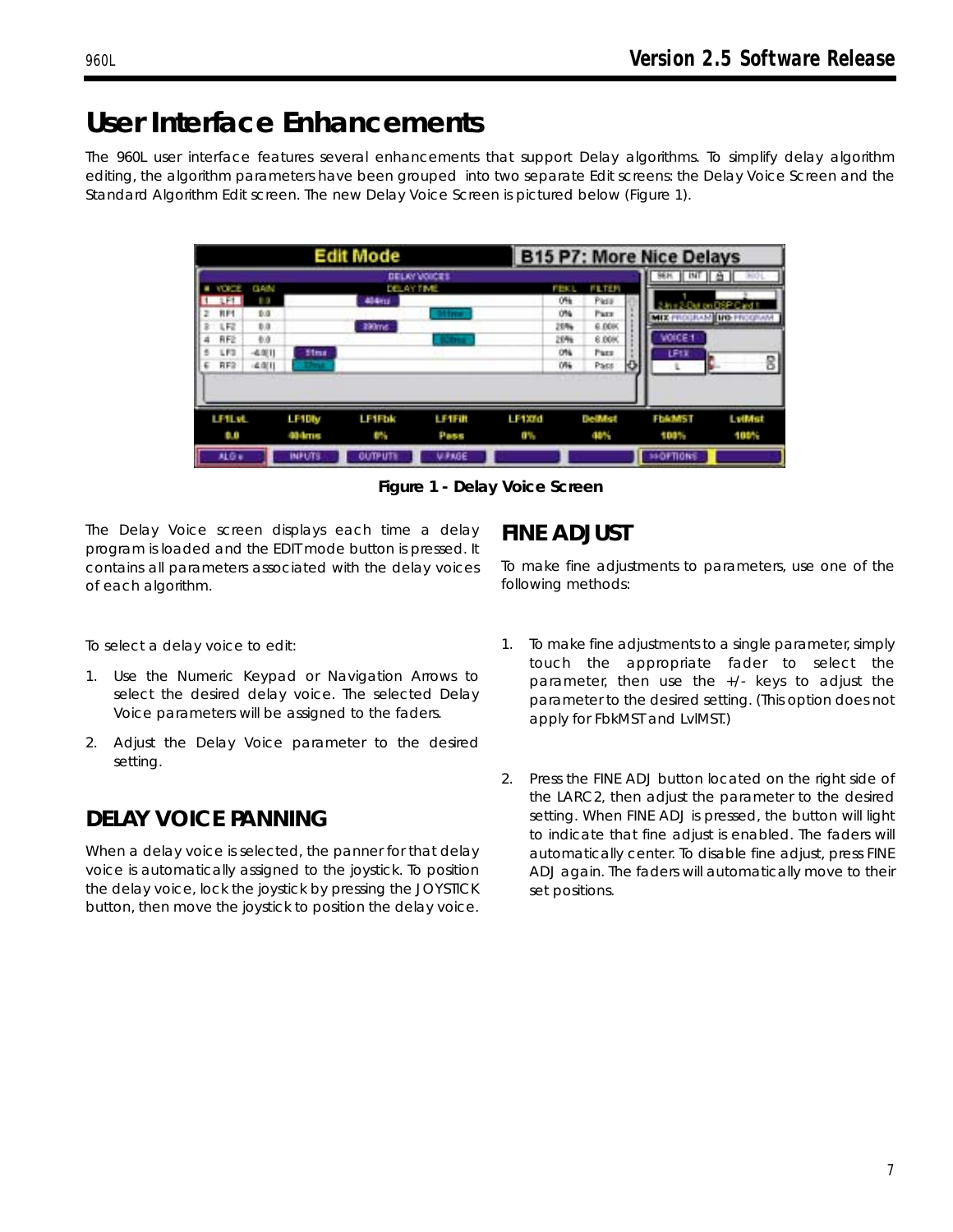All other parameters in the delay algorithm are contained on the Standard Algorithm Edit screen shown below (Figure 2).

|   |                              |                 |                         |                    | <b>Adjust Algorithm Parameters</b> |       |                 |                   | <b>B15 P7: More Nice Delays</b> |        |
|---|------------------------------|-----------------|-------------------------|--------------------|------------------------------------|-------|-----------------|-------------------|---------------------------------|--------|
| N |                              |                 |                         |                    | ALOGRITHM PARAMETERS               |       |                 |                   | SEK   INT                       | $A$ II |
|   | uma<br>100%                  | FbktE<br>111096 | <b>Cellbot</b><br>45714 | FRRott<br>24.00HHz | Filifipaco<br>Pada                 |       |                 | Hold<br>QFF       | Him 2-Dation OSP Card 1         |        |
|   | Diffius                      | Grain           | FEADLY                  | Filinin            |                                    |       | Intui<br>-6.8   | $102$ is<br>iniat | MIX-PROGRAM WO-PROGRAM          |        |
|   | Randt<br>SloRand             | Wandt           | Mod1<br>8.20 Hz         |                    | Rand2<br>lichand                   | Wand2 | Mod2<br>0.20Hz  |                   | W-Page<br>DINU                  |        |
|   | V1 Rand                      | <b>V2Rand</b>   | <b>USRand</b><br>œ      |                    |                                    |       |                 |                   | 141<br>Grain                    |        |
|   | Algorithm Tipe: Random Delay |                 |                         |                    | <b>Verzion</b>                     |       | Total Pagen &   |                   | $\sim$                          |        |
|   | Luthhat                      | <b>FbkMST</b>   |                         | <b>DelMst</b>      | FBRoll                             |       | <b>FBHipass</b> |                   |                                 | Hold   |
|   | 180%                         | 100%            |                         | 40%                | 24.00KHz                           |       | Pass            |                   |                                 | Off    |
|   | ALG v                        | <b>INFUTS</b>   |                         | <b>GUTPUTS</b>     | V-RAGE                             |       |                 |                   | <b>SOFTIGNS</b>                 |        |

*Figure 2 - Standard Algorithm Edit Screen*

To select between these two screens, use the following methods:

- 1. When the unit is in Algorithm Edit mode, press the EDIT button to toggle between the two Delay algorithm edit screens.
- 2. Press the ALG soft button and select the screen from the menu. The menu is shown below (Figure 3).

|                                            |                |                | <b>Adjust Algorithm Parameters</b> |                       |       |                         |               | <b>B15 P7: More Nice Delays</b>   |             |
|--------------------------------------------|----------------|----------------|------------------------------------|-----------------------|-------|-------------------------|---------------|-----------------------------------|-------------|
|                                            |                |                |                                    | ALOCRITHIN PARAMETERS |       |                         |               | M                                 |             |
| <b>Nima</b><br>100%                        | FEARST<br>100% | Del Mot<br>40% | FBRott<br>24.00HHz                 | FillHosse<br>Pada     |       |                         | Hold<br>OFF   | <b>Jose Sullius on OSP Card 1</b> |             |
| <b>Diffust</b>                             | Girain         | PERDIT         | Filinin                            |                       |       | Inl.V<br>6.8            | <b>INGE</b>   | MIX-PROGRAM WO-PROGRAM            |             |
| <b>Standard Parameters</b><br>Detay Voices |                |                |                                    | Rand2<br>lliofaind    | Wand2 | Mod2<br>0.20Hz          |               | W-Fage<br>DINU<br>141<br>Grain    | o           |
|                                            |                |                |                                    | <b>Verzion</b>        |       |                         | Total Pagen & | $-5$                              |             |
|                                            |                |                | <b>DelMst</b><br>40%               | FBRoll<br>24.00KHz    |       | <b>FBHipass</b><br>Pass |               |                                   | Hold<br>Off |
| ALG *                                      | <b>INFUTS</b>  |                | <b>GUTPUTS</b>                     | V-RAGE                |       |                         |               | <b>SSOFTIONS</b>                  |             |

*Figure 3 - Algorithm Parameter Screen Selection Menu*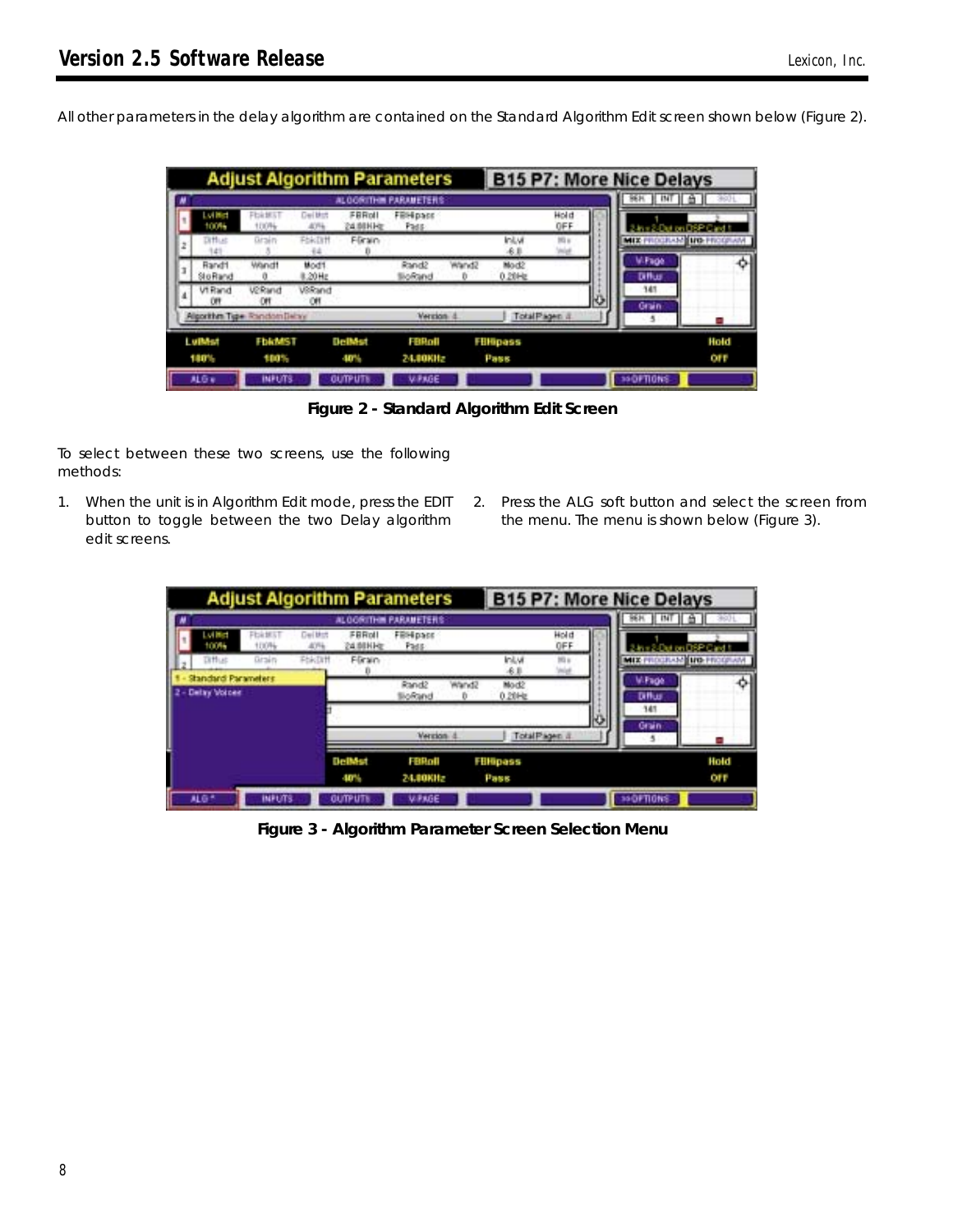# **New Version 2.5 Factory Programs**

|                         |                | Stereo Bank 13: Simple Delays |              | Simple delays.                                                                                               |  |  |  |  |
|-------------------------|----------------|-------------------------------|--------------|--------------------------------------------------------------------------------------------------------------|--|--|--|--|
| <b>Number</b>           |                | Name                          | Algorithm    | Description                                                                                                  |  |  |  |  |
| <b>B13</b><br><b>P1</b> |                | Simple Delay                  | Simple Delay | A simple delay. DelMST sets overall delay time. The first<br>four faders set individual left and right taps. |  |  |  |  |
| <b>B13</b>              | P <sub>2</sub> | <b>Filtered Delay</b>         | Simple Delay | A filtered delay. Joystick changes voice filters.                                                            |  |  |  |  |
| <b>B13</b>              | P <sub>3</sub> | Slap Echo                     | Simple Delay | A slap echo. DelMST sets overall delay time.                                                                 |  |  |  |  |
| <b>B13</b>              | P <sub>4</sub> | Inverse Delay                 | Simple Delay | A delay with inverse feedback. Makes some interesting<br>constructive and destructive cancellations.         |  |  |  |  |
| <b>B13</b>              | P <sub>5</sub> | Feedback                      | Simple Delay | A good amount of feedback. The first four faders<br>control individual delay tap.                            |  |  |  |  |
| B13                     | P6             | Boing!                        | Simple Delay | A short delay with lots of feedback. Like a spring reverb.                                                   |  |  |  |  |
| <b>B13</b>              | P7             | 71/2 Tape Delay               | Simple Delay | A 7 1/2 IPS tape delay. DelMST sets overall delay time.                                                      |  |  |  |  |
| <b>B13</b>              | P <sub>8</sub> | 3 1/4 Tape Delay              | Simple Delay | A 3 1/4 IPS tape delay. DelMST sets overall delay time.                                                      |  |  |  |  |
| <b>B13</b>              | P9             | Infinite Hold                 | Simple Delay | DelMST sets hold repeat time.                                                                                |  |  |  |  |
| <b>B13</b>              | P <sub>0</sub> | Cross-Panned Dly              | Simple Delay | Cross-panned outputs with a mild amount of feedback.                                                         |  |  |  |  |
|                         |                |                               |              |                                                                                                              |  |  |  |  |

**Stereo Bank 14: Split Delays** *Separate mono delays. Left and Right sides act as independent delays.*

| <b>Number</b>                |                | Name                  | Algorithm    | Description                                                                                                                                       |  |  |  |  |
|------------------------------|----------------|-----------------------|--------------|---------------------------------------------------------------------------------------------------------------------------------------------------|--|--|--|--|
| P <sub>1</sub><br><b>B14</b> |                | Basic Short/Long      | Simple Delay | A simple delay. Left is short, Right is long. The faders set<br>individual left and right taps.                                                   |  |  |  |  |
| <b>B14</b>                   | P <sub>2</sub> | Basic Long/Tape       | Simple Delay | A simple delay. Left side is a long delay with mild<br>feedback. Right side is a tape-type delay.                                                 |  |  |  |  |
| <b>B14</b>                   | P <sub>3</sub> | 1/2:1/3               | Dual Delay   | Left side is 1/2 note feel. Right side is 1/3 note or triplet feel.<br>Use DelMST to match desired tempo. Both sides will adjust.                 |  |  |  |  |
| <b>B14</b>                   | P <sub>4</sub> | Dark/Feedback         | Dual Delay   | Left side is a bright delay that quickly gets very dark. Right<br>side is a nice delay with feedback.                                             |  |  |  |  |
| <b>B14</b>                   | P <sub>5</sub> | Doubler/Basic         | Random Delay | Left side is a doubler for thickening up drums, percussion,<br>guitars, etc. Right side is a basic delay controlled by the<br>first three faders. |  |  |  |  |
| <b>B14</b>                   | P <sub>6</sub> | 1/2:1/4               | Dual Delay   | Left side is 1/2 note feel. Right side is 1/4 note feel. Use<br>DelMST to match desired tempo. Both sides will adjust.                            |  |  |  |  |
| <b>B14</b>                   | P7             | Stutter/Feedback      | Dual Delay   | Left side is a quick stutter-type delay. Right side is a nice<br>delay with feedback.                                                             |  |  |  |  |
| <b>B14</b>                   | P <sub>8</sub> | Bright/Dark           | Simple Delay | Left side is a bright delay. Right side is a dark delay.                                                                                          |  |  |  |  |
| <b>B14</b>                   | P <sub>9</sub> | <b>Basic/Whispers</b> | Dual Delay   | Left side is a basic delay with controls on the faders using<br>LF1 parameters. Right side is a whispery, airy delay.                             |  |  |  |  |
| <b>B14</b>                   | P <sub>0</sub> | Bathroom/Rumble       | Simple Delay | Left side is a quick delay with lots of reflections. Right side<br>is a dark, rumbling delay.                                                     |  |  |  |  |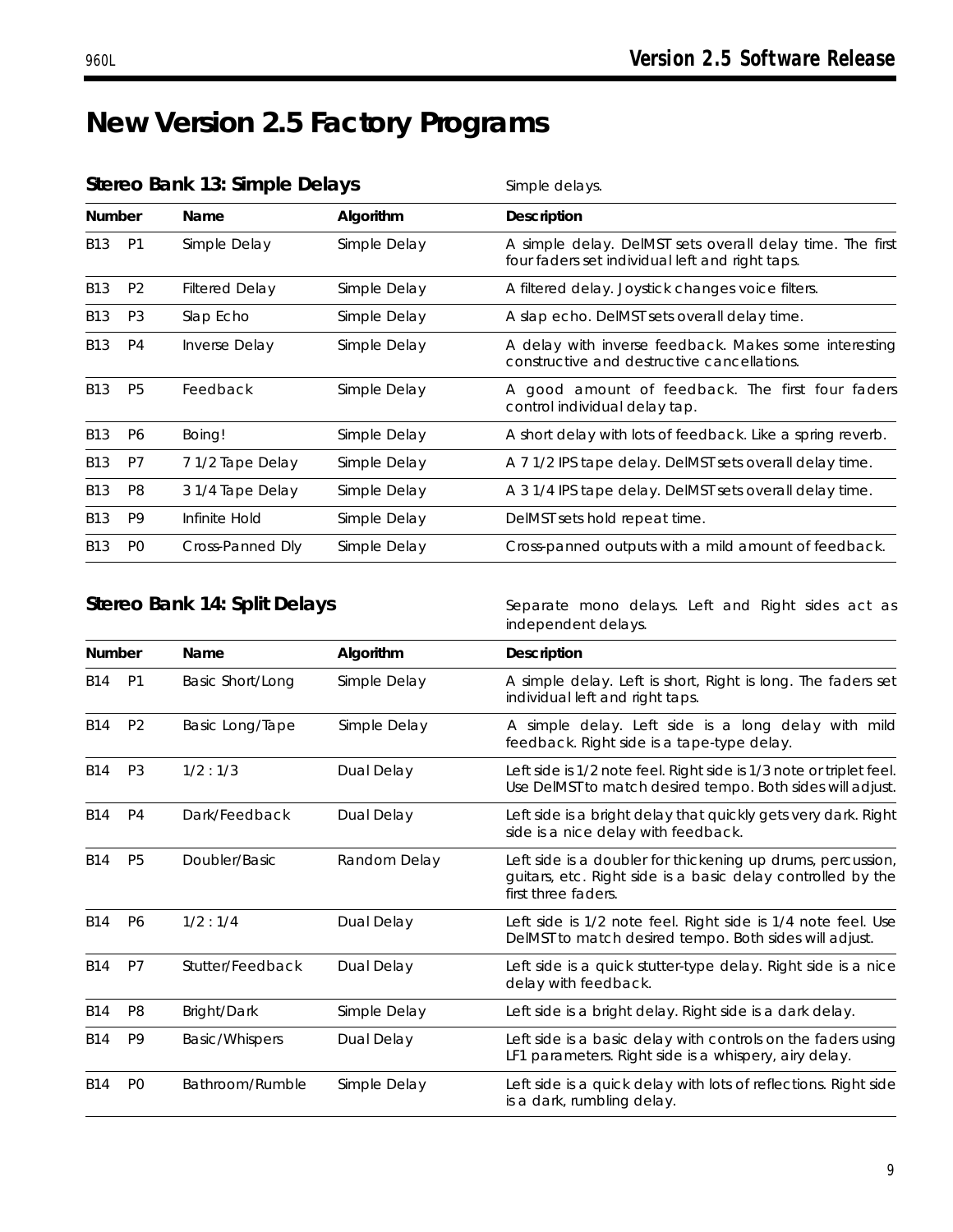# **Stereo Bank 15: Dual Delays** *Dual Delays, many rhythmic presets.*

| <b>Number</b> |                | Name                    | Algorithm  | Description                                                                                 |
|---------------|----------------|-------------------------|------------|---------------------------------------------------------------------------------------------|
| <b>B15</b>    | <b>P1</b>      | 1/2 Delay               | Dual Delay | 1/2 note feel. DelMST sets overall delay time.                                              |
| <b>B15</b>    | P <sub>2</sub> | 1/4 Delay               | Dual Delay | 1/4 note feel. DelMST sets overall delay time.                                              |
| <b>B15</b>    | P <sub>3</sub> | 1/3 Delay               | Dual Delay | 1/3 note or triplet feel. DelMST sets overall delay time.                                   |
| <b>B15</b>    | P <sub>4</sub> | Delay Wash              | Dual Delay | A blanket of delays.                                                                        |
| <b>B15</b>    | P <sub>5</sub> | Swingin' Delay          | Dual Delay | A jazzy-feeling delay.                                                                      |
| <b>B15</b>    | P <sub>6</sub> | Into the Middle         | Dual Delay | Taps that start on the outside and move in.                                                 |
| <b>B15</b>    | P7             | <b>Galloping Delays</b> | Dual Delay | Delays that sound like a large, galloping, solid-hoofed,<br>herbivorous mammal.             |
| <b>B15</b>    | P <sub>8</sub> | Back and Forth          | Dual Delay | Taps going left to right, and right to left.                                                |
| <b>B15</b>    | P <sub>9</sub> | Long Whispers           | Dual Delay | A great subtle effect for vocals and other types of ear<br>candy. DelMST sets delay length. |
| B15           | P <sub>0</sub> | Dual Doubler            | Dual Delay | A doubler with some inverse feedback and gain to<br>create interesting sounds.              |

### **Stereo Bank 16: Delay Spaces** *The reflections of space, without the reverb.*

| <b>Number</b>   |                | Name            | Algorithm    | Description                                                                                                         |  |
|-----------------|----------------|-----------------|--------------|---------------------------------------------------------------------------------------------------------------------|--|
| B16             | P <sub>1</sub> | Golden Room     | Random Delay | Dimensions of a room using the Golden Mean.                                                                         |  |
| B16             | P <sub>2</sub> | Tight Room      | Random Delay | Tight room. Great for percussion and drums.                                                                         |  |
| B16             | P <sub>3</sub> | Slap Room       | Random Delay | Ambience with a strong slap. DelMST adjusts slap time.<br>Feedback adds liveness.                                   |  |
| B <sub>16</sub> | P <sub>4</sub> | Alternate Room  | Random Delay | Nice ambience for drums, voiceovers, etc. DelMST<br>adjusts room size. FbkMST adds some liveness.                   |  |
| B <sub>16</sub> | P <sub>5</sub> | Downtown        | Random Delay | Reflections off glass and brick buildings. Joystick adjusts<br>building type. DelMST adjusts distance to buildings. |  |
| B <sub>16</sub> | <b>P6</b>      | Sewer Pipe      | Dual Delay   | DelMST adjusts the diameter and FbkMST adjusts the<br>length of the pipe.                                           |  |
| <b>B16</b>      | P7             | <b>Ballpark</b> | Random Delay | Next up, up, up Number 42, two, two The local<br>ballpark. DelMST adjusts size.                                     |  |
| <b>B16</b>      | P <sub>8</sub> | Hall w/o Verb   | Random Delay | A hall's reflections without the reverb.                                                                            |  |
| <b>B16</b>      | P <sub>9</sub> | AM Radio        | Dual Delay   | Look Ma! I'm on the radio!                                                                                          |  |
| B <sub>16</sub> | P <sub>0</sub> | Random Room     | Random Delay | A good-sounding room with constantly changing<br>reflections.                                                       |  |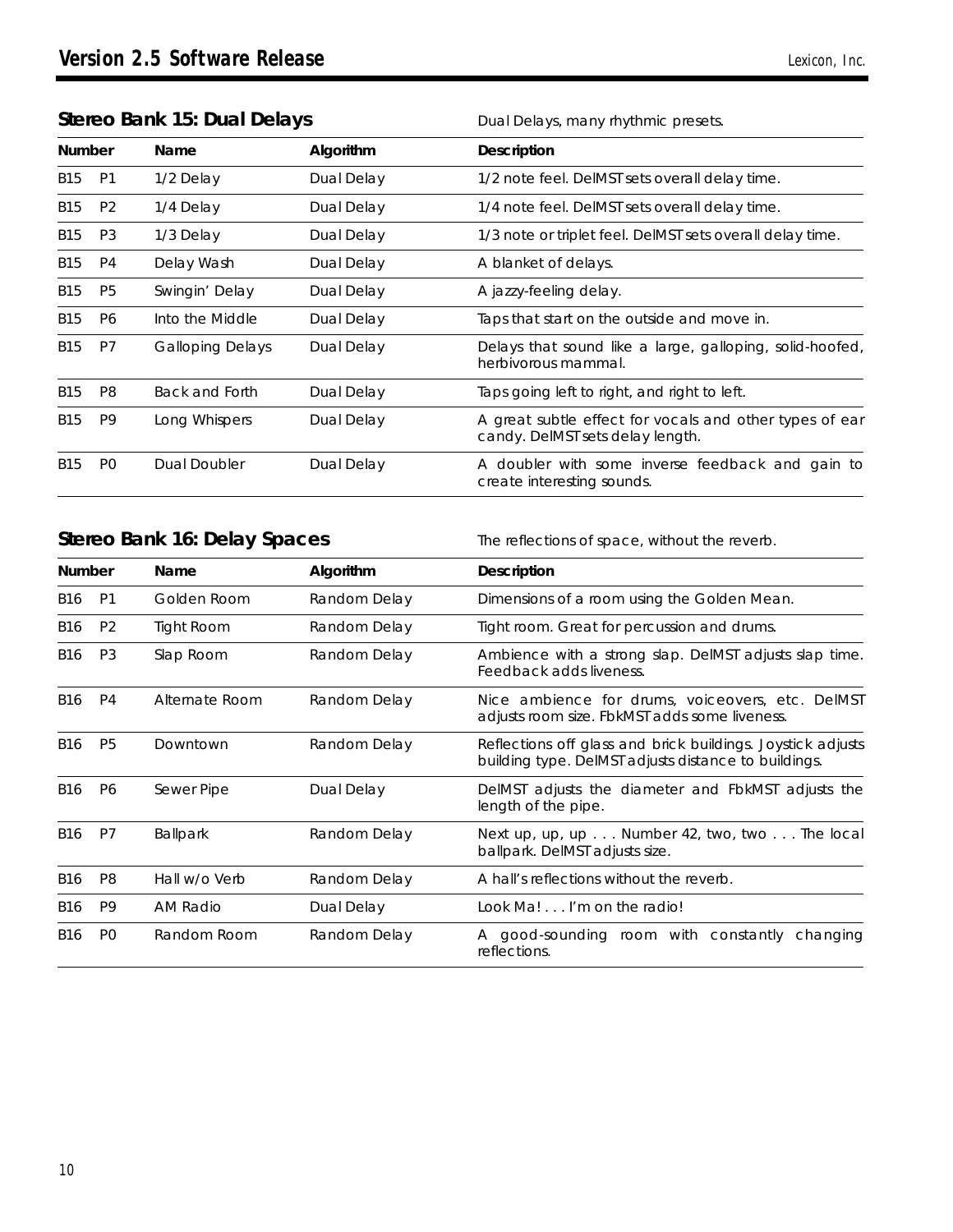| <b>Number</b> |                | Name                  | Algorithm    | Description                                                                                                                                               |                                                                                                  |
|---------------|----------------|-----------------------|--------------|-----------------------------------------------------------------------------------------------------------------------------------------------------------|--------------------------------------------------------------------------------------------------|
| <b>B17</b>    | P <sub>1</sub> | Nice Delays           | Random Delay |                                                                                                                                                           | Works great on anything that needs subtle, nice delays -<br>vocals, acoustic guitar, piano, etc. |
| <b>B17</b>    | P <sub>2</sub> | Going Inside          | Random Delay | Nice early delays. Later reflections have significantly more<br>filtering.                                                                                |                                                                                                  |
| <b>B17</b>    | P <sub>3</sub> | Smart Delay           | Random Delay | Low and high input signals respond differently in this delay.<br>When input signals are higher, longer delays come out<br>more. Mods set crossover point. |                                                                                                  |
| <b>B17</b>    | P <sub>4</sub> | Vocal Delay           | Random Delay | A short, doubling-type delay with longer delays<br>coming in as the level decreases (i.e. soft singing=longer<br>delays, louder=just the doubler).        |                                                                                                  |
| <b>B17</b>    | P <sub>5</sub> | Complex Looper        | Random Delay | Randomized loops. Start loop with Hold fader. DelMST sets<br>overall delay time. FbkMST controls complexity.                                              |                                                                                                  |
| <b>B17</b>    | P <sub>6</sub> | Rolling Right         | Random Delay | Delay taps move from left to right, getting brighter as they<br>travel right.                                                                             |                                                                                                  |
| <b>B17</b>    | P7             | More Nice Delays      | Random Delay | Works great on anything that needs subtle, nice delays -<br>vocals, acoustic guitar, piano, etc.                                                          |                                                                                                  |
| <b>B17</b>    | P <sub>8</sub> | <b>Bright to Dark</b> | Simple Delay | A simple, short delay that is rolled off and diffused with<br>each feedback pass.                                                                         |                                                                                                  |
| <b>B17</b>    | P <sub>9</sub> | Redshift              | Random Delay | A quick shift from right to left, and bright to dark.                                                                                                     |                                                                                                  |
| <b>B17</b>    | P <sub>0</sub> | <b>Totally Random</b> | Random Delay | A dark, very random delay.                                                                                                                                |                                                                                                  |

**Stereo Bank 17: Random Delays** *Delays that make use of randomizers to create interesting effects.*

**Stereo Bank 18: Crazy Delays** *Mildly strange to totally weird stereo delay presets.*

| Number     |                | Name                   | Algorithm    | Description                                                                                                               |
|------------|----------------|------------------------|--------------|---------------------------------------------------------------------------------------------------------------------------|
| <b>B18</b> | P <sub>1</sub> | <b>Smoothing Delay</b> | Random Delay | diffused<br>delay<br>with<br>The<br>becomes<br>each<br>more<br>feedback pass.                                             |
| <b>B18</b> | P <sub>2</sub> | Robotix                | Random Delay | Turns anything into a robot. The initial ring-mod gets<br>delayed, and the feedback taps spread over time.                |
| <b>B18</b> | P <sub>3</sub> | <b>Hollow Tubes</b>    | Random Delay | Super-fast delay taps with high feedback, split off in their<br>own directions.                                           |
| <b>B18</b> | P <sub>4</sub> | <b>Alien Encounter</b> | Random Delay | Another heavy ring-mod based effect. Adjust DelMST time<br>for different sound.                                           |
| <b>B18</b> | P <sub>5</sub> | Spastic Delays         | Random Delay | About as wild as it gets for stereo delay. Initial delay taps<br>all converge and create a dense atmosphere.              |
| <b>B18</b> | <b>P6</b>      | Warm Ping-Pong         | Random Delay | Odd delay taps on the right and even delay taps on the<br>left create a ping-pong effect. Diffusion smoothes it out.      |
| <b>B18</b> | P7             | Random EQ Delay        | Random Delay | Random delay taps each have their own EQ signature.<br>Delay taps become more randomized once the signal is<br>over -6dB. |
| <b>B18</b> | P <sub>8</sub> | Crystallize            | Random Delay | A cool lo-fi sound. FbkMST changes effect level. FbkDiff<br>and Fgrain change effect sound.                               |
| <b>B18</b> | P <sub>9</sub> | The Sizzler            | Simple Delay | A delay that sizzles into the background.                                                                                 |
| <b>B18</b> | P <sub>0</sub> | Panning Delay          | Dual Delay   | Sounds like delay taps are moving back and forth due to<br>the cross-feedback setup in this preset.                       |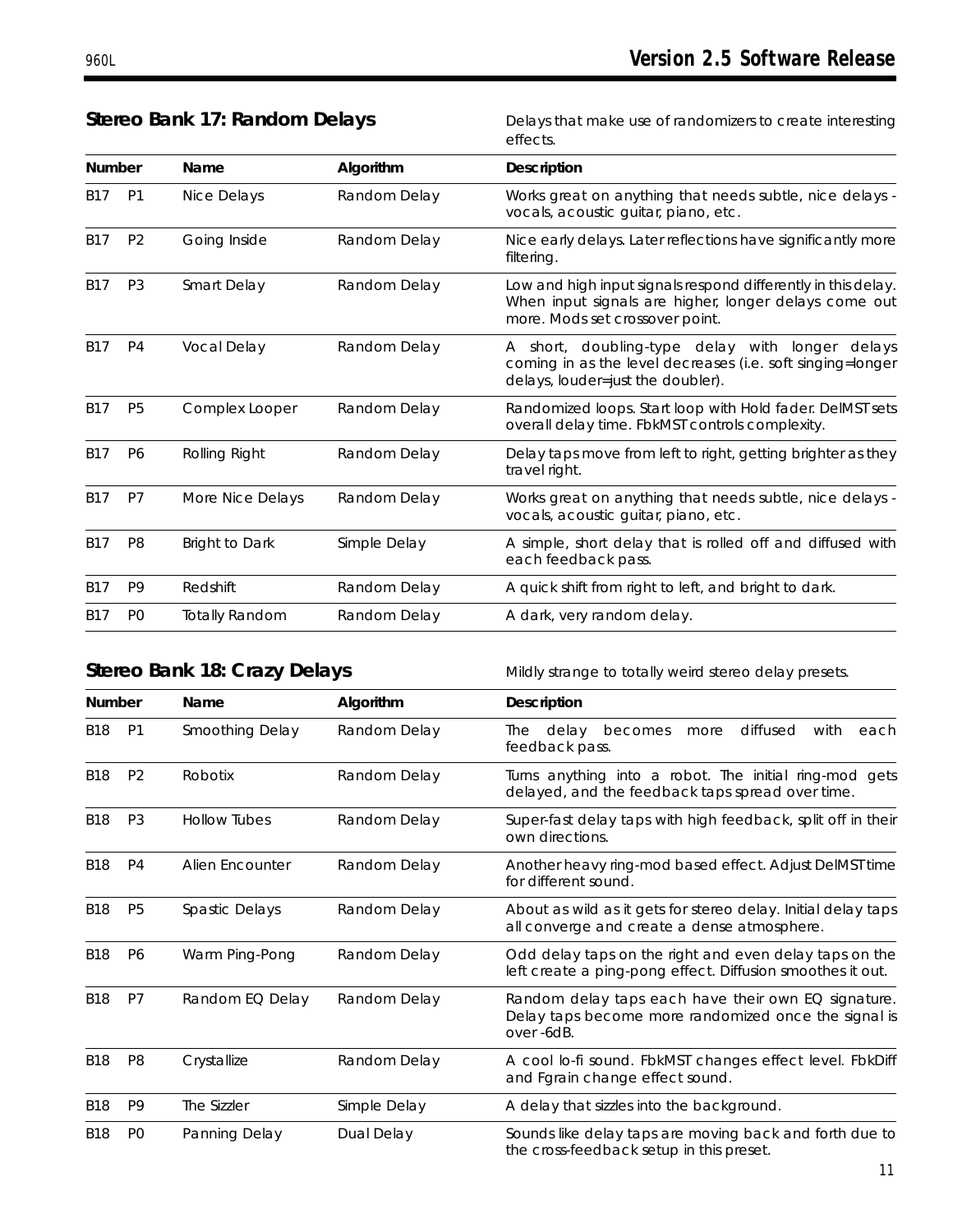# Stereo Bank 19: 480 Delays *True to the original.*

|  | True to the original. |
|--|-----------------------|

| <b>Number</b> |                | Name                 | Algorithm    | Description                                                                                                                                        |
|---------------|----------------|----------------------|--------------|----------------------------------------------------------------------------------------------------------------------------------------------------|
| <b>B19</b>    | P <sub>1</sub> | 4-Voice Double       | Random Delay | Delay voices are doubled in stereo. When added to a dry<br>signal, it's crisp, wide, and uncluttered.                                              |
| <b>B19</b>    | P <sub>2</sub> | Double Delay         | Random Delay | Two voices produce a double-effect. The other two<br>voices provide a longer delay synced with the double.<br>Cross-panned feedback ices the cake. |
| <b>B19</b>    | P <sub>3</sub> | 4-Bounce Dly         | Random Delay | Very clean between left and right channels.                                                                                                        |
| <b>B19</b>    | P4             | <b>Pitter Patter</b> | Random Delay | Delays are widely spaced with reiterative and cross-<br>panned feedback.                                                                           |
| <b>B19</b>    | P <sub>5</sub> | X-Pan Double         | Random Delay | Two voices are cross-panned through delays. Great for<br>stereo background voices.                                                                 |
| <b>B19</b>    | P6             | Delay Cave           | Random Delay | Need we say more?                                                                                                                                  |
| <b>B19</b>    | P7             | Circles              | Random Delay | Long delays with cross-panned feedback create a<br>"circular" effect.                                                                              |
| <b>B19</b>    | P <sub>8</sub> | There & Back         | Random Delay | Delay starts on one channel, slaps to the other, and<br>returns.                                                                                   |
| <b>B19</b>    | P <sub>9</sub> | Soft Roller          | Random Delay | Stereo echo with high-frequency cut.                                                                                                               |
| <b>B19</b>    | P <sub>0</sub> | On and On            | Random Delay | Long echoes that pan across center.                                                                                                                |

|             | Stereo Bank 20: Tools |                    | Stereo tools.                                                            |  |
|-------------|-----------------------|--------------------|--------------------------------------------------------------------------|--|
| Number      | Name                  | Algorithm          | Description                                                              |  |
| B20<br>- P1 | Frame Delay           | Stereo Frame Delay | A stereo frame delay. Trim will adjust delay in 1/4 frame<br>increments. |  |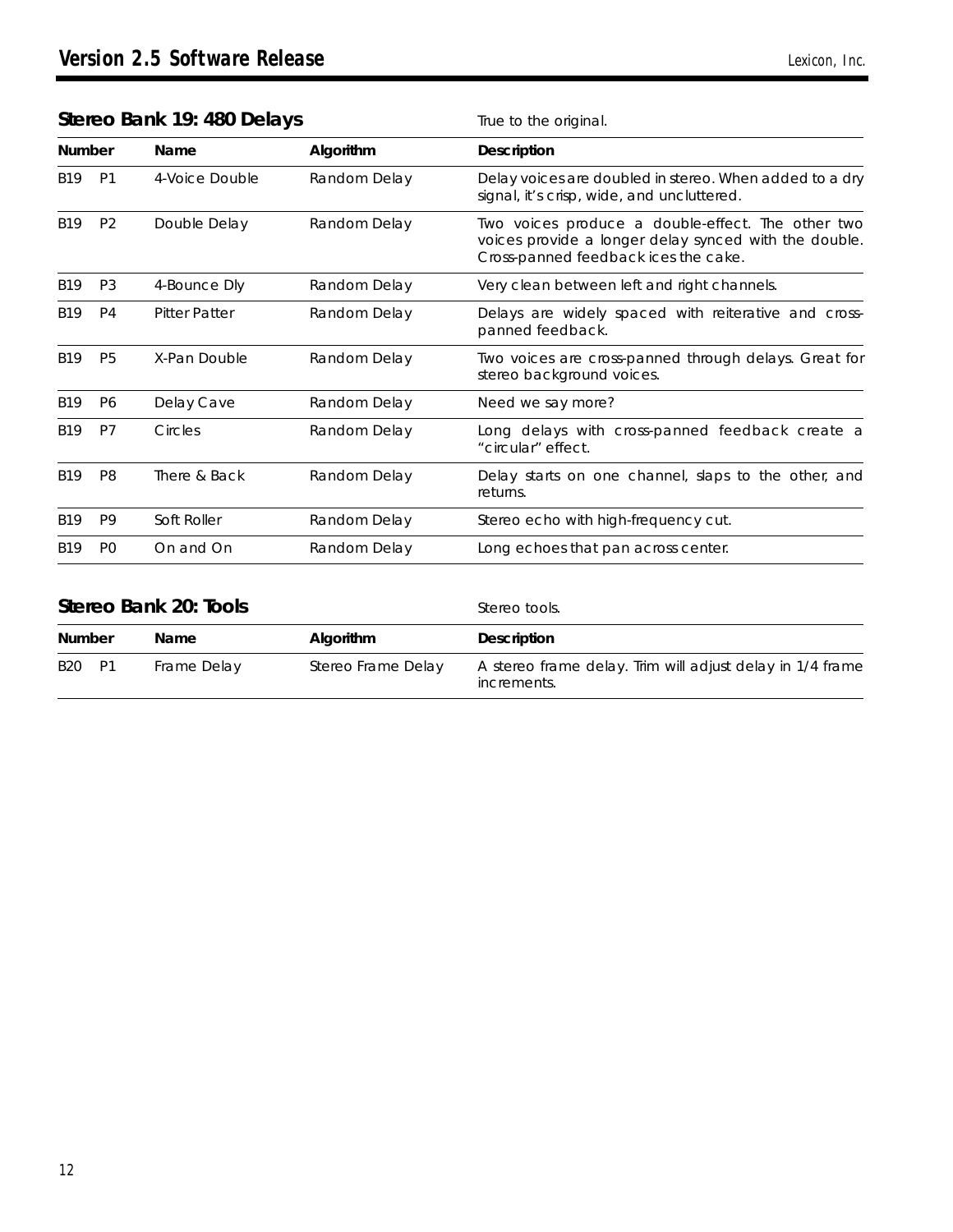| <b>Number</b>   |                | Name                    | Algorithm                | Description                                                                                                                              |
|-----------------|----------------|-------------------------|--------------------------|------------------------------------------------------------------------------------------------------------------------------------------|
| B <sub>13</sub> | <b>P1</b>      | Nice Delay              | Random Surround<br>Delay | A nice delay for surrounds. Good all around. Adds a great<br>sense of space in surrounds.                                                |
| <b>B13</b>      | P <sub>2</sub> | Whispers                | Random Surround<br>Delay | Whispers around you.                                                                                                                     |
| <b>B13</b>      | P <sub>3</sub> | Shuffle Surround        | Random Surround<br>Delay | A shuffle-feel delay. DelMST sets overall delay length.                                                                                  |
| <b>B13</b>      | P4             | <b>Basic Surr Delay</b> | Simple Surround<br>Delay | A basic surround delay. Each of the four inputs has a<br>discrete echo tap. Faders set times and feedback. Edit<br>page pans taps.       |
| <b>B13</b>      | P <sub>5</sub> | Front to Back X         | Random Surround<br>Delay | Front-to-back crossing over. Changing delay times on LF1<br>and RF1 effects hold length.                                                 |
| <b>B13</b>      | <b>P6</b>      | For Tori                | Random Surround<br>Delay | Works great on piano and vocals. DelMST sets overall<br>delay length.                                                                    |
| <b>B13</b>      | P7             | <b>Back Heavy</b>       | Random Surround<br>Delay | LS and RS inputs have lots of content in this delay.                                                                                     |
| <b>B13</b>      | P <sub>8</sub> | Spiral EQ Delay         | Random Surround<br>Delay | Each delay tap pans in a circle, spreading from narrow to<br>wide. The EQ of each tap goes from dark to bright as it<br>spirals outward. |
| <b>B13</b>      | P <sub>9</sub> | <b>Roll Back</b>        | Random Surround<br>Delay | Stereo input moving from front to back, bright to dark.<br>Great with sound effects or low-frequency material.                           |
| <b>B13</b>      | P <sub>0</sub> | Repeating<br>Dream      | Random Surround<br>Delay | A short burst of criss-crossing delays followed by another<br>round of taps. This preset blurs into a dense atmosphere.                  |

### **Surround Bank 13: \*Simple Delays** *Basic surround delays.*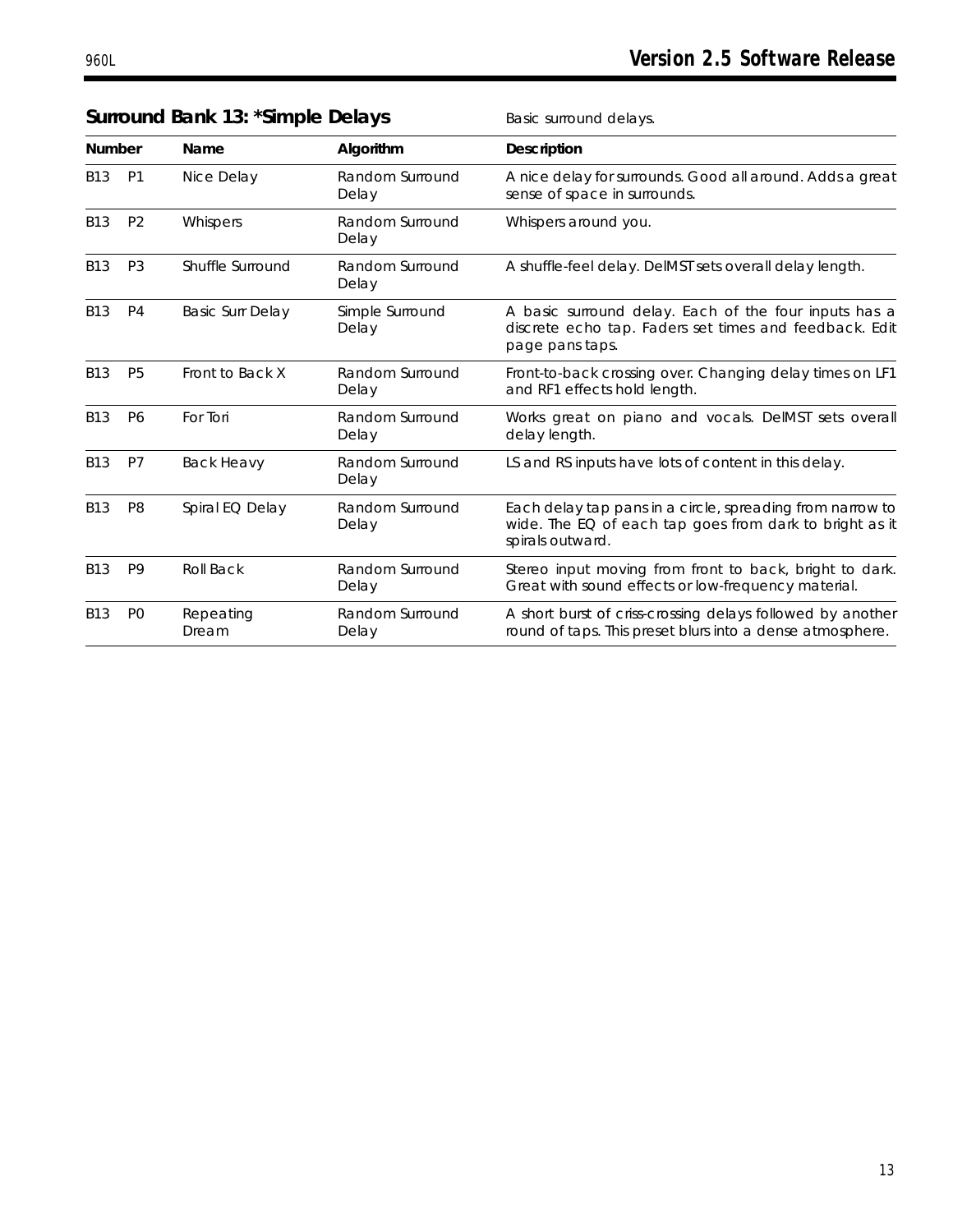# **Surround Bank 14: \*Random Delays** *Surround delays that make use of randomizers.*

| <b>Number</b> |                | Name               | Algorithm                | Description                                                                                                                                          |  |
|---------------|----------------|--------------------|--------------------------|------------------------------------------------------------------------------------------------------------------------------------------------------|--|
| <b>B14</b>    | P <sub>1</sub> | Warm Delay         | Random Surround<br>Delay | A nice surround delay with mild use of randomizers.<br>DelMST sets overall delay time.                                                               |  |
| <b>B14</b>    | P <sub>2</sub> | <b>Smart Delay</b> | Random Surround<br>Delay | Delay changes with input level. When input is over<br>threshold set in Mod2, longer taps are created.                                                |  |
| <b>B14</b>    | P <sub>3</sub> | X-Over             | Random Surround<br>Delay | Right front input taps migrate to the left rear, and left front<br>migrate to the right rear.                                                        |  |
| <b>B14</b>    | P <sub>4</sub> | Vocal Delay        | Random Surround<br>Delay | A delay with interesting use of randomizers. When input is<br>under threshold set in Mod2, delays get longer. When<br>above, it's a doubler.         |  |
| <b>B14</b>    | P <sub>5</sub> | Subtle Delay       | Random Surround<br>Delay | Delay taps slowly fade in, creating an interesting sense of<br>space.                                                                                |  |
| <b>B14</b>    | <b>P6</b>      | <b>Busy Delay</b>  | Random Surround<br>Delay | Lots of delay taps in this one. Use when lots of delay taps<br>are needed without getting too mushy.                                                 |  |
| <b>B14</b>    | P7             | Random & Stutter   | Random Surround<br>Delay | Fast random taps create a dense, spastic environment.                                                                                                |  |
| <b>B14</b>    | P <sub>8</sub> | Rhythmic S/H       | Random Surround<br>Delay | A timed rhythmic delay with lots of high pass EQ. Creates<br>an interesting-sounding delay that bounces all over the<br>place.                       |  |
| <b>B14</b>    | P <sub>9</sub> | <b>Wild Echoes</b> | Random Surround<br>Delay | A rhythmic preset that has your source bouncing around<br>all speakers with feedback rolled off.                                                     |  |
| <b>B14</b>    | P <sub>0</sub> | Random Looper      | Random Surround<br>Delay | Hold starts the loop. FbkMST controls some of the<br>complexity. Good for ambient loops due to the constant<br>randomization of the start/stop loop. |  |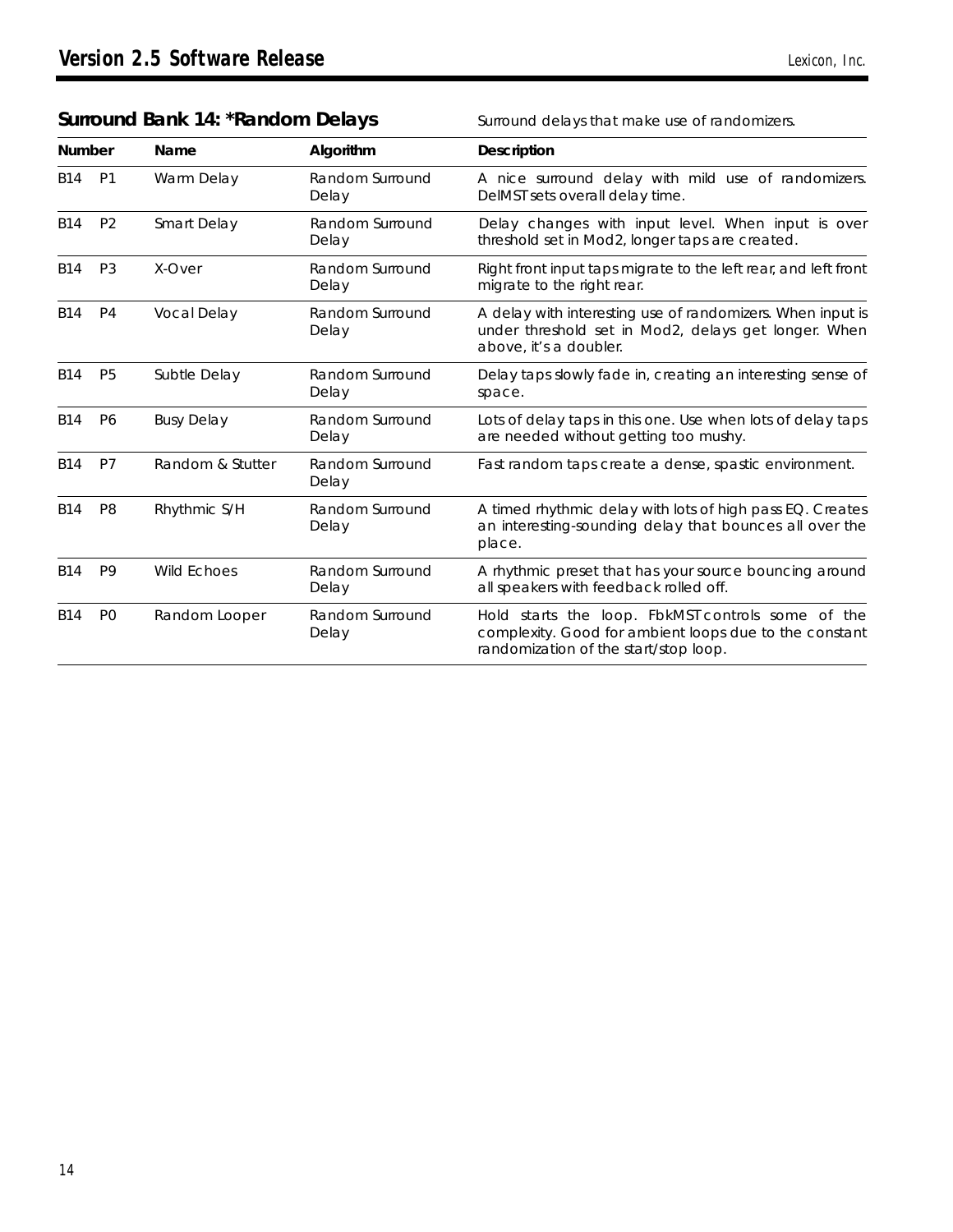| <b>Number</b> |                | Name            | Algorithm                | Description                                                                                                                                                    |
|---------------|----------------|-----------------|--------------------------|----------------------------------------------------------------------------------------------------------------------------------------------------------------|
| <b>B15</b>    | <b>P1</b>      | Golden Room     | Random Surround<br>Delay | 62ft wide and 100ft deep (the Golden Mean). DelMST<br>controls size. FbkMST controls liveness.                                                                 |
| <b>B15</b>    | P <sub>2</sub> | Narrow Room     | Random Surround<br>Delay | At maximum size, this room is 100ft long and only 25 feet<br>wide. DeIMST controls scale. FbkMST controls liveness.                                            |
| <b>B15</b>    | P <sub>3</sub> | Drum Room       | Random Surround<br>Delay | A tight, randomized drum and percussion room.                                                                                                                  |
| <b>B15</b>    | P <sub>4</sub> | Wide Room       | Random Surround<br>Delay | At maximum size, this odd room is 100ft wide and 25ft<br>deep. DeIMST controls size. FbkMST controls liveness.                                                 |
| <b>B15</b>    | P <sub>5</sub> | Square Room     | Random Surround<br>Delay | Reflection pattern for a square room, 100ft at maximum<br>size. DelMST controls size. FbkMST controls liveness.                                                |
| <b>B15</b>    | P <sub>6</sub> | David's Earlies | Random Surround<br>Delay | Early energy that reduces the harshness of close-micing.<br>Wander values over 30 may be bizarre. Raise FsLvI for<br>stereo source material.                   |
| <b>B15</b>    | P7             | Around the Room | Random Surround<br>Delay | Not exactly a natural occurring space, but have fun with<br>this one. Delays go around the room in a clockwise<br>pattern. DelMST controls speed.              |
| <b>B15</b>    | P <sub>8</sub> | Hall w/o Reverb | Random Surround<br>Delay | The reflection characteristics of a hall, without the reverb.<br><b>DelMST</b><br><b>FbkMST</b><br>controls<br>size.<br>controls<br>surface<br>reflectiveness. |
| <b>B15</b>    | P <sub>9</sub> | Slap Room       | Random Surround<br>Delay | A very reflective room, with lots of echoes bouncing<br>between the back and front. DelMST controls size.                                                      |
| <b>B15</b>    | P <sub>0</sub> | Stadium         | Random Surround<br>Delay | Turns the space into a stadium. Input level over Mod2<br>creates a stronger and longer delay off the back wall.                                                |

**Surround Bank 15: \*Delay Spaces** *Surround delay spaces. The reflections of a space without the reverb.*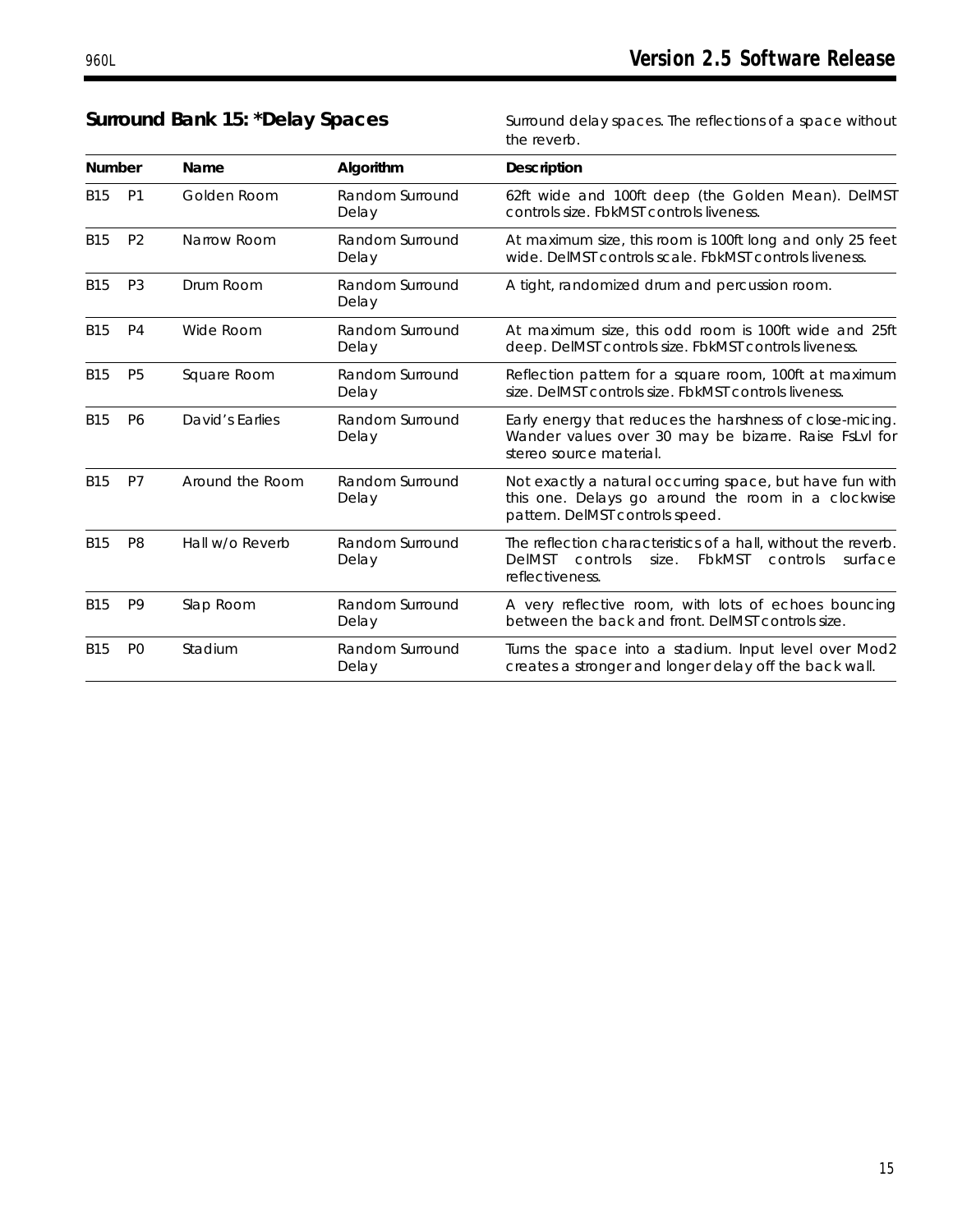# **Surround Bank 16: \*Crazy Delays** *From strange to insane.*

| <b>Number</b> |                | Name                    | Algorithm                | Description                                                                                                                                              |
|---------------|----------------|-------------------------|--------------------------|----------------------------------------------------------------------------------------------------------------------------------------------------------|
| <b>B16</b>    | P <sub>1</sub> | Metal Landscape         | Random Surround<br>Delay | Crazy ring-mod taps with high feedback create a<br>metallic atmosphere. Joystick drastically changes mood.                                               |
| <b>B16</b>    | P <sub>2</sub> | Dispersal               | Random Surround<br>Delay | A set of really long delay taps spread out. Each feedback<br>loop becomes brighter until it disappears.                                                  |
| <b>B16</b>    | P <sub>3</sub> | Linger                  | Random Surround<br>Delay | A straightforward delay with a tap that lingers in the front<br>left speaker.                                                                            |
| <b>B16</b>    | P <sub>4</sub> | Nebula                  | Random Surround<br>Delay | Close tap groupings that spread and diffuse with each<br>feedback pass.                                                                                  |
| <b>B16</b>    | P <sub>5</sub> | <b>Ambient Bed</b>      | Random Surround<br>Delay | Great for sustained sounds, taps bounce all over the<br>place and settle into oblivion. Good sound design tool.                                          |
| <b>B16</b>    | <b>P6</b>      | <b>Attack From Back</b> | Random Surround<br>Delay | Spaced taps that shoot forward and become darker with<br>each feedback pass.                                                                             |
| <b>B16</b>    | P7             | Sonic Decimate          | Random Surround<br>Delay | A very strange effect indeed.                                                                                                                            |
| <b>B16</b>    | P <sub>8</sub> | Open Your Mind          | Random Surround<br>Delay | A very interesting effect with lots of things going on.<br>Lower Mod1 to change randomization. Turn V1Rand off<br>or pitched feedback tunable by DelMST. |
| <b>B16</b>    | P <sub>9</sub> | Dark Hue Delay          | Random Surround<br>Delay | Super-fast taps fly around, but it's the low frequencies<br>that keep feeding back.                                                                      |
| <b>B16</b>    | P <sub>0</sub> | Sonic Landscape         | Random Surround<br>Delay | Strange interactions are created in this preset with lots of<br>cross-feed.                                                                              |

| Surround Bank 17: *Tools |  |             |           | Surround Tools                                                                     |  |  |  |  |
|--------------------------|--|-------------|-----------|------------------------------------------------------------------------------------|--|--|--|--|
| Number<br>Name           |  |             | Algorithm | Description                                                                        |  |  |  |  |
| B17 P1                   |  | Frame Delay |           | Surround Frame Delay A surround frame delay. Trim adjusts 1/4 frame<br>increments. |  |  |  |  |

|                |                | 8x8 Bank 1: Tools        |                                                                  | 8-channel Tools                                                                                                                                        |
|----------------|----------------|--------------------------|------------------------------------------------------------------|--------------------------------------------------------------------------------------------------------------------------------------------------------|
| Number         |                | Name                     | Algorithm                                                        | Description                                                                                                                                            |
| <sub>R1</sub>  | P <sub>1</sub> | Octal Thru<br>Octal Thru | Inputs go directly to respective outputs. Like a bypass<br>mode. |                                                                                                                                                        |
| <sub>R1</sub>  | P <sub>2</sub> | Zone Dly/Time            | Octal Zone Delay                                                 | Zone delay using milliseconds as the unit.                                                                                                             |
| B <sub>1</sub> | P <sub>3</sub> | Zone Dly/Metric          | Octal Zone Delay                                                 | Zone Delay using meters as the unit.                                                                                                                   |
| B <sub>1</sub> | P <sub>4</sub> | Zone Dly/Feet            | Octal Zone Delay                                                 | Zone Delay using feet as the unit.                                                                                                                     |
| <sub>R1</sub>  | <b>P5</b>      | Frame Delay              | Octal Frame Delay                                                | Eight channels of frame delays. Each channel can be<br>trimmed in 1/4 frame increments. Set number of frames to<br>be delayed and speed with joystick. |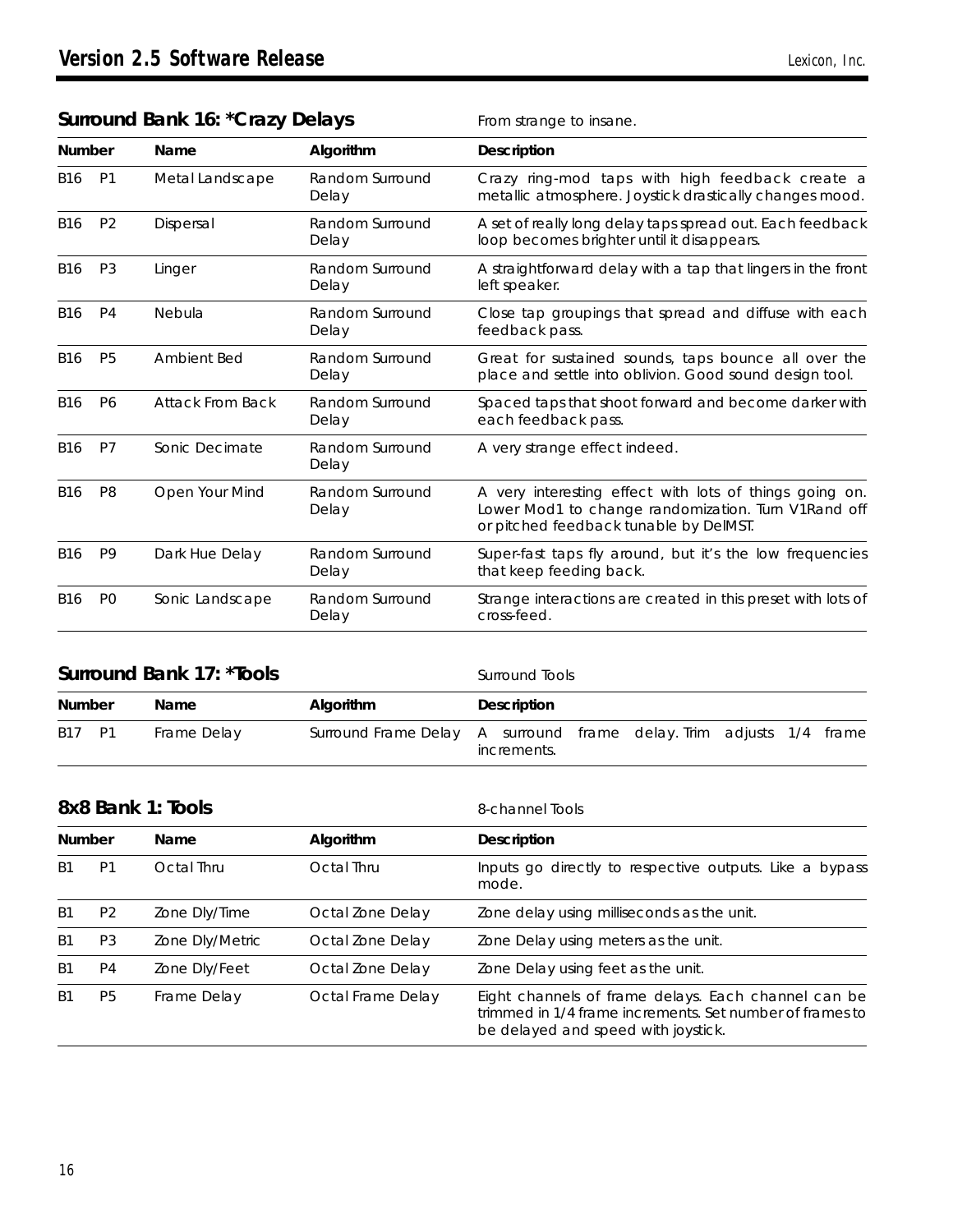# *Algorithm Diagrams*

# **SIMPLE DELAY ALGORITHM**

*2 Delay Channels, 1 Pannable Delay Voice per Channel, 4 second Maximum Delay*



| <b>KFY</b>                                                           |  |
|----------------------------------------------------------------------|--|
| Dif Diffusion HF High-pass Filter<br>Fbk Feedback LF Low-pass Filter |  |

# *Global Parameters*

*Mix (not shown) Diffusion (controls input and feedback) Feedback High-pass Feedback Low-pass Master Delay TIme Master Delay Level Master Feedback Infinite Hold*

### *Voice Parameters*

*Delay Level Feedback Filter (dual-mode; high-pass, low-pass) Pan X Master Delay Time (global) Master Delay Level (global) Master Feedback (global)*

Pan & Level

 $(x)(x)$ + +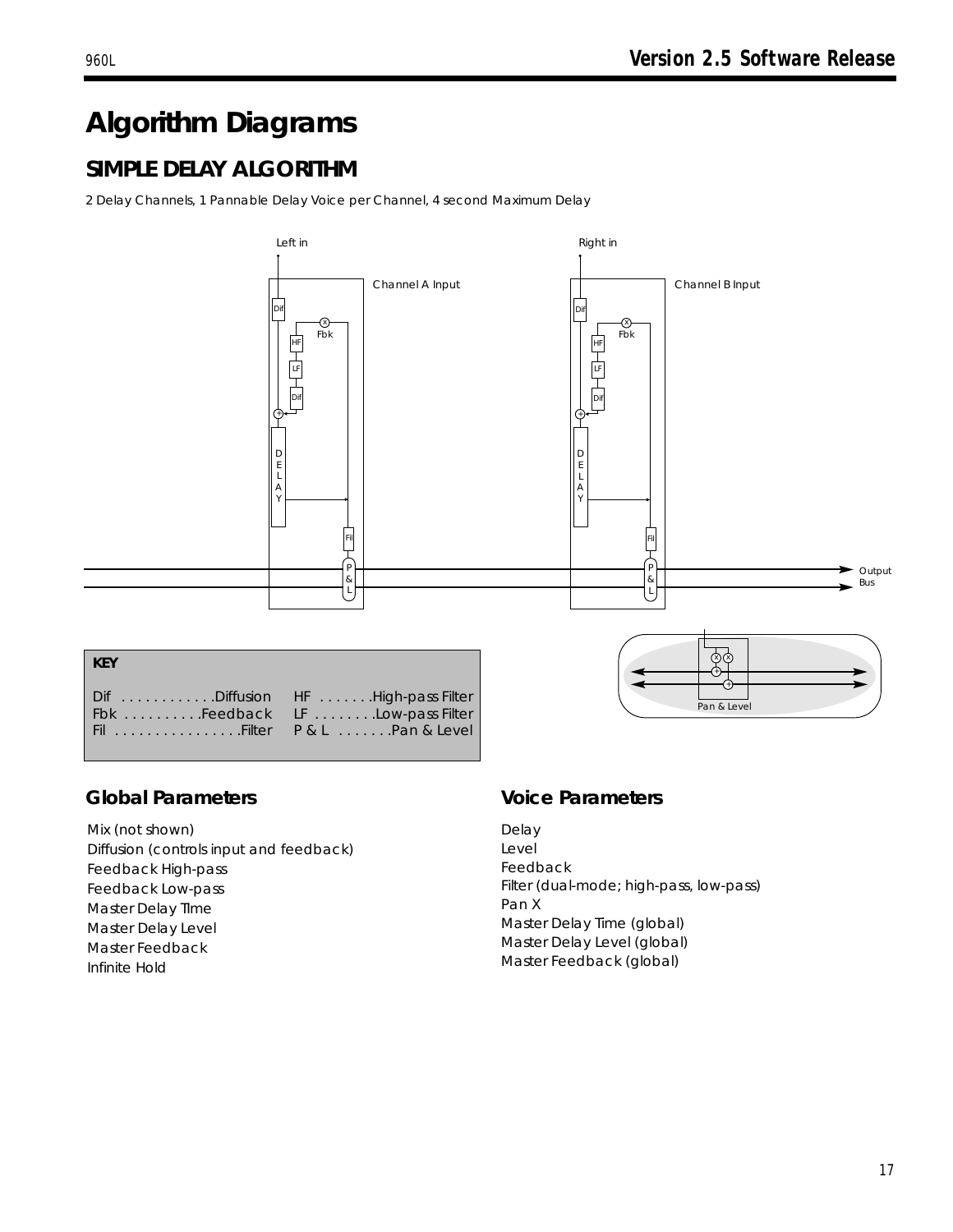# **DUAL DELAY ALGORITHM**

*4 Delay Channels, 1 Pannable Delay Voice per Channel, 2 second Maximum Delay*



| <b>KFY</b>                   |                                                                                                                                                                        |
|------------------------------|------------------------------------------------------------------------------------------------------------------------------------------------------------------------|
| Fbk Feedback Xfeed Crossfeed | Dif Diffusion Fil Filter<br>Dif <sup>*</sup> Diffusion/Grain HF High-pass Filter<br>Dif <sup>**</sup> Feedback LF Low-pass Filter<br>Diffusion/Grain P & L Pan & Level |



# *Global Parameters*

*Mix (not shown) Input Diffusion Input Grain (diffusor length) Feedback High-pass Feedback Low-pass Feedback Diffusion Feedback Grain Master Delay TIme Master Delay Level Master Feedback Infinite*

# *Voice Parameters*

*Delay Level Feedback Filter (dual-mode; high-pass, low-pass) Pan X Master Delay Time (global) Master Delay Level (global) Master Feedback (global)*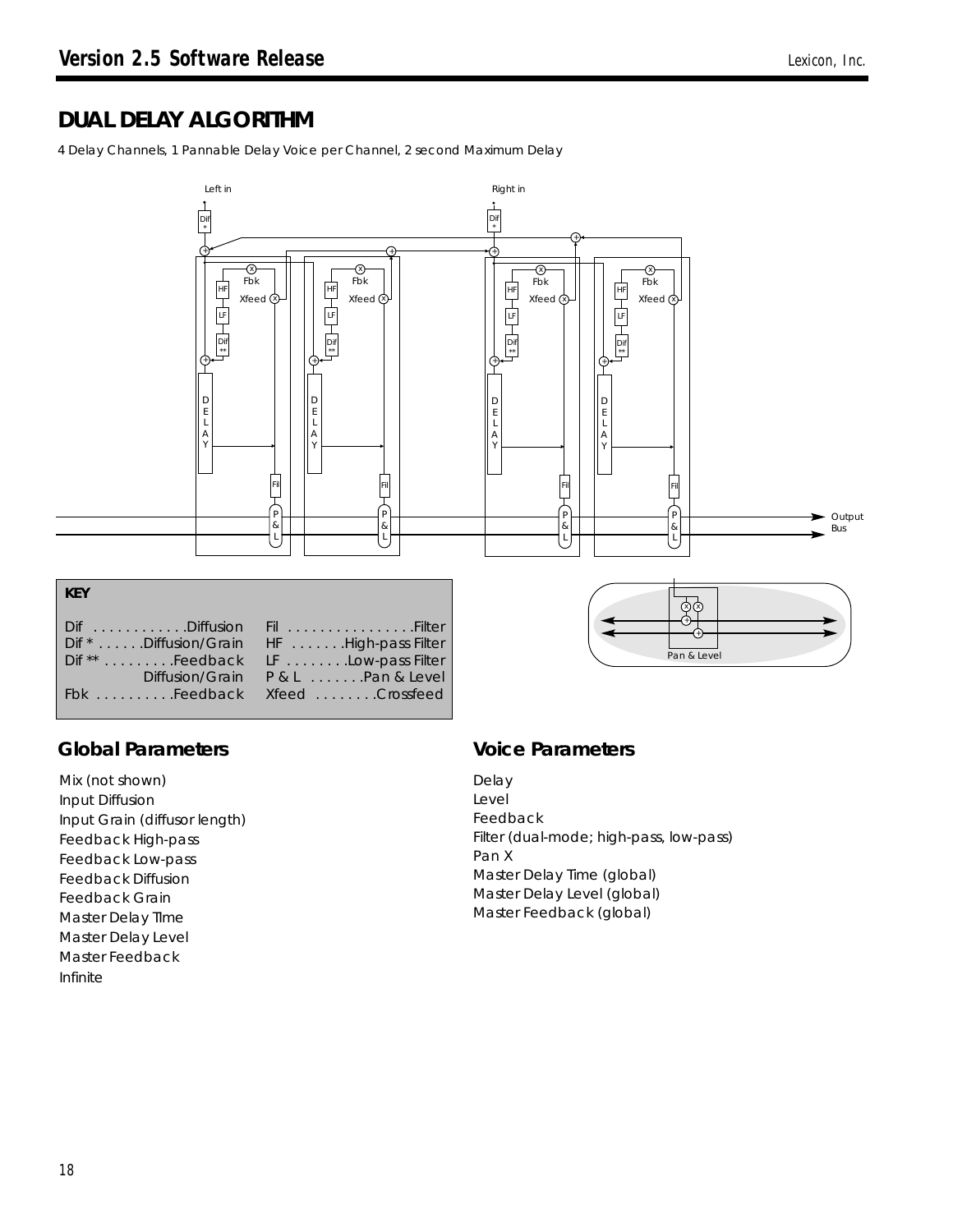# **RANDOM DELAY ALGORITHM**

*2 Delay Channels, 3 Pannable Delay Voices per Channel, 3 second Maximum Delay, 1 second Random Delay*



# *Global Parameters*

*Mix (not shown) Input Diffusion Input Grain (diffusor length) Feedback High-pass Feedback Low-pass Feedback Diffusion Feedback Grain Master Delay TIme Master Delay Level Master Feedback Voice 1 Chorus Source Voice 2 Chorus Source Voice 3 Chorus Source Infinite (based on length of Voice 3) Randomizer Two randomizers with several sources and types. Adjustable wander for each. Not shown above.*

# *Voice Parameters*

*Delay Level Feedback Filter (dual-mode; high-pass, low-pass) Xfeed Pan X Master Delay Time (global) Master Delay Level (global) Master Feedback (global)*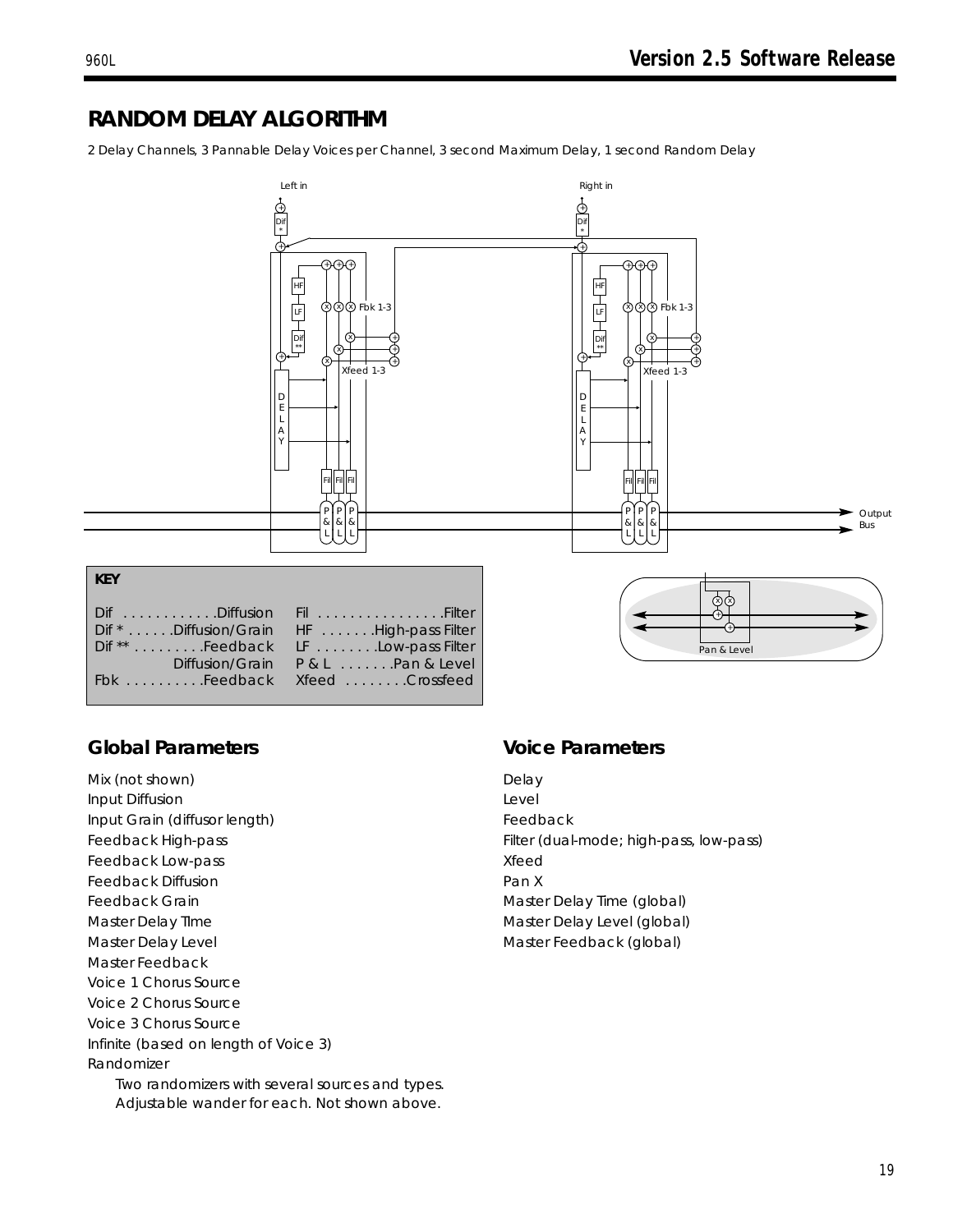# **SIMPLE MULTI-CHANNEL DELAY ALGORITHM**

*4 Delay Channels, 1 Pannable Delay Voice per Channel*



# *Global Parameters*

*Mix (not shown) Diffusion Feedback High-pass Feedback Low-pass Master Delay TIme Master Delay Level Master Feedback Infinite Hold*

# *Voice Parameters*

*Delay Level Feedback Filter (dual-mode; high-pass, low-pass) Pan X Pan Y Master Delay Time (global) Master Delay Level (global) Master Feedback (global)*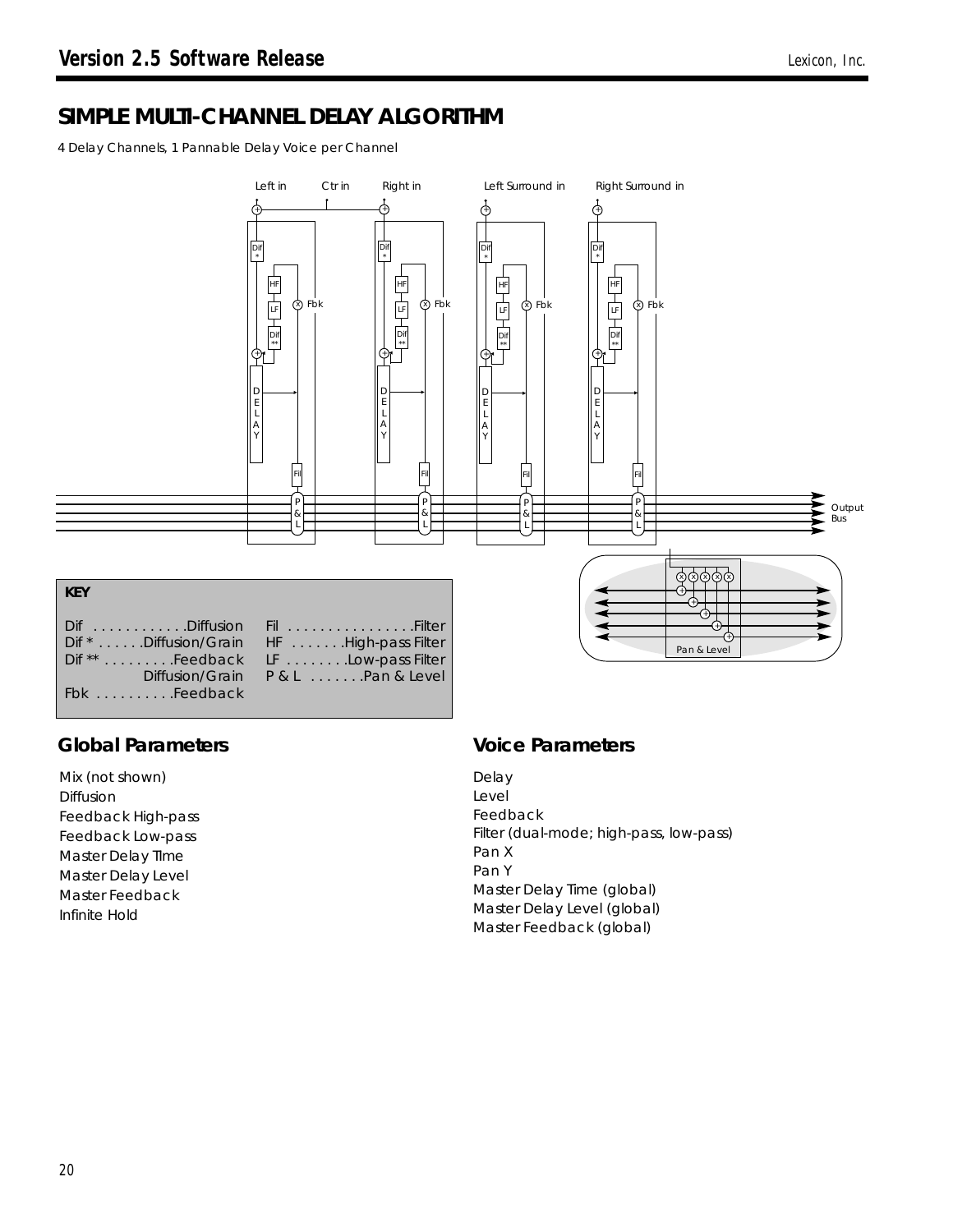# **RANDOM MULTI-CHANNEL DELAY ALGORITHM**

*4 Delay Channels, 3 Pannable Delay Voices per Channel*



# *Global Parameters*

*Mix (not shown) Input Diffusion Input Grain (diffusor length) Feedback High-pass Feedback Low-pass Feedback Diffusion Feedback Grain Master Delay TIme Master Delay Level Master Feedback Infinite Hold (based on length of Voice 1) Randomizer 1 Type Randomizer 1 Mod Randomizer 2 Type Randomizer 2 Mod Voice 1 Randomizer Source Voice 2 Randomizer Source Voice 3 Randmoizer Source*

# *Voice Parameters*

*Delay Level Feedback Filter (dual-mode; high-pass, low-pass) Crossfeed (to diagonal channel: Left to Right Surround, Right to Left Surround, Left Surround to Right, Right Surround to Left) Pan X Pan Y Master Delay Time (global) Master Delay Level (global) Master Feedback (global)*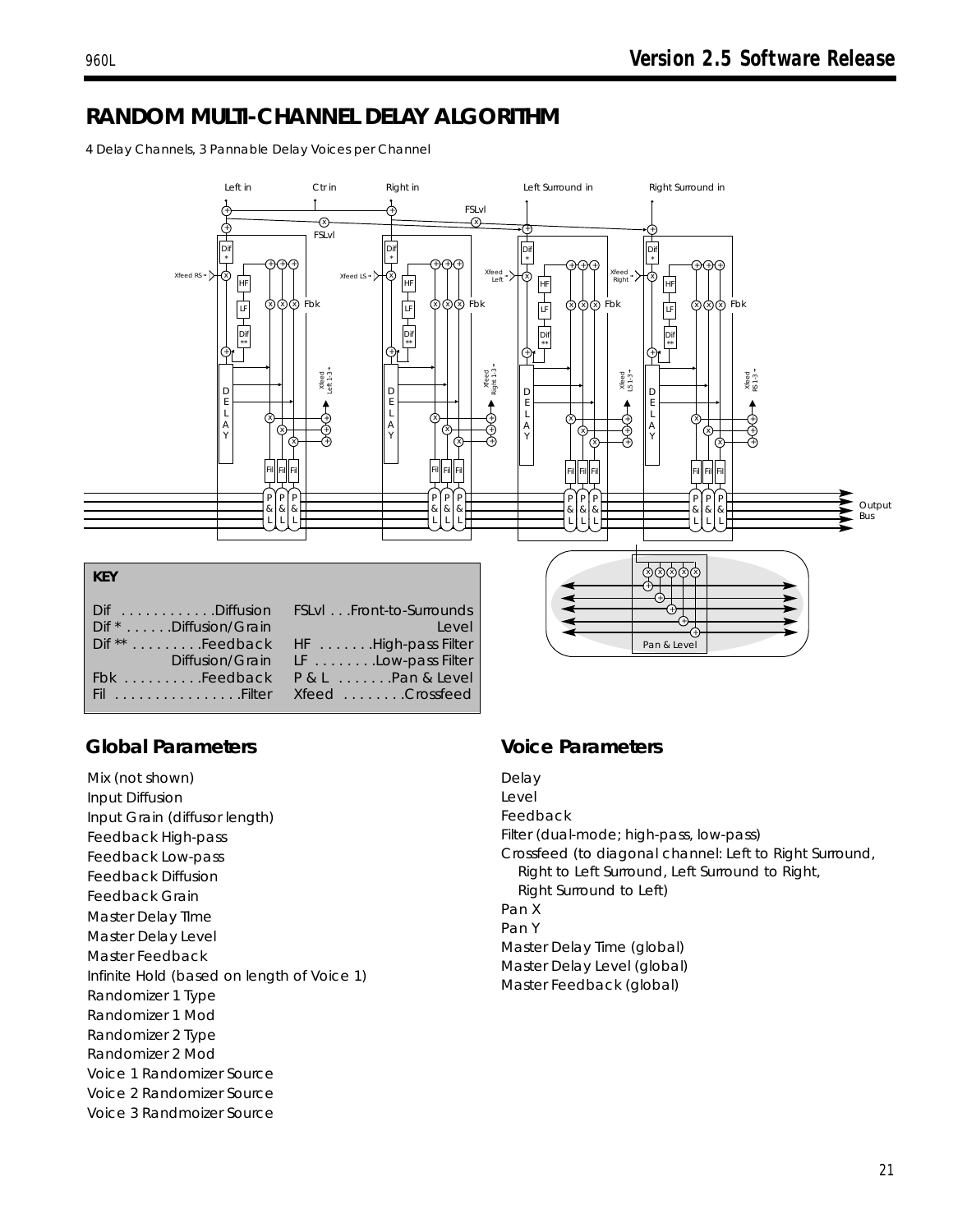# *Notes*

| - |
|---|
|   |
| — |
|   |
|   |
|   |
|   |